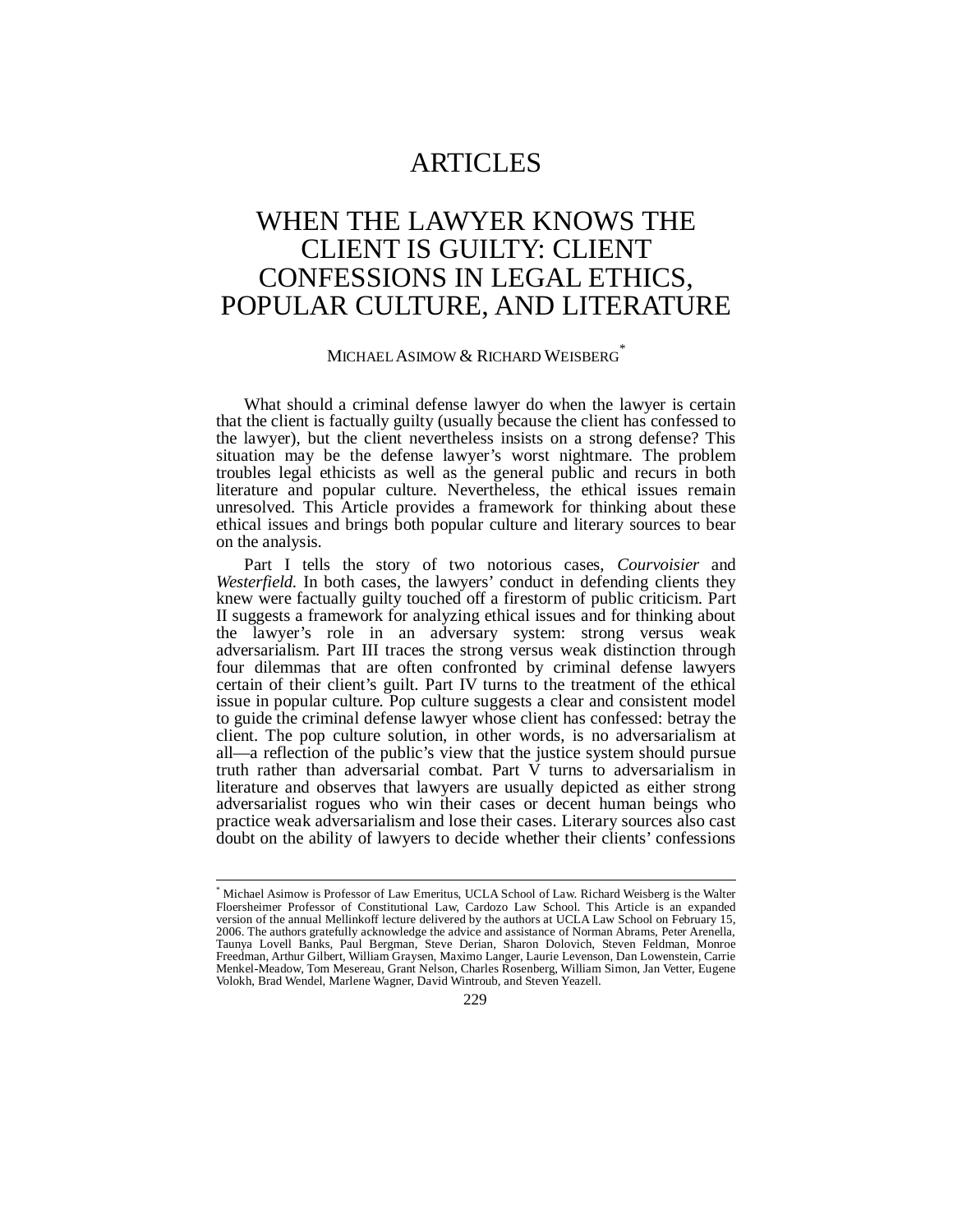are truthful. Part VI sums up what we have learned about strong versus weak adversarialism in ethics, pop culture, and literature.

#### I. THE *COURVOISIER* AND *WESTERFIELD* CASES

The *Courvoisier* case of 1840 presented the criminal defense lawyer's nightmare in its clearest form. Our friend and colleague David Mellinkoff told the story of the *Courvoisier* case in his great book *The Conscience of a*  Lawyer.<sup>1</sup> It is a spellbinding murder mystery as well as a crackling courtroom drama. An English nobleman, Lord William Russell, was murdered, his throat cut while he slept. Lord Russell's maid, Sarah Mancer, awoke to discover disorder in the house. She roused the cook, Mary Hannell, and the Swiss valet-butler, Benjamin Courvoisier. They soon discovered Lord Russell's dead body and summoned the police. The police discovered that a large amount of Lord Russell's property was missing and concluded that it was an inside job. The case generated intense public and media interest since the upper classes were terrified by the notion that a wealthy man could be murdered by a servant in his bed.

Suspicion soon fell on Courvoisier. There was strong but not overwhelming circumstantial evidence against him. The most important evidence was that some but not all of the missing property was found inside the walls of the pantry to which the butler had primary access. In addition, Courvoisier had said to the other servants, referring to his boss, "Old Billy is a rum chap, and if I had his money I would not remain long in England."<sup>2</sup> On the other hand, the police could not locate the murder weapon or the missing silver. No sign of blood appeared on any of Courvoisier's clothing. He stoutly maintained his innocence.

Charles Phillips, the leading criminal defense lawyer in England, represented Courvoisier at his trial in the Old Bailey. Phillips, then age fifty-three, was Irish and had a well-deserved reputation for emotionalism and flamboyance. He was opposed by John Adolphus who, according to contemporary practice, was selected and paid by the victim's family to prosecute the case.<sup>3</sup> There was bad blood between the two lawyers because Adolphus felt that Phillips had usurped his place as the premiere criminal lawyer of his time. He wrote to a colleague: "There was a time when you and I, Curwood, made a decent income out of this court until that Irish blackguard [Phillips], with his plausible brogue and slimy manner, deluded people into trusting him."<sup>4</sup>

In 1836, a mere four years before the *Courvoisier* trial, the Prisoners' Counsel Bill authorized lawyers for the first time to address the jury on behalf of defendants in English felony cases.<sup>5</sup> Before 1836, the judge was

<sup>&</sup>lt;sup>1</sup> DAVID MELLINKOFF, THE CONSCIENCE OF A LAWYER (West Publ'g Co. 1973).<br><sup>3</sup> *Id.* at 22.<br><sup>4</sup> *See id.* at 41–47 for discussion about Phillips and Adolphus.<br><sup>5</sup> *Al.* at 44. 5 *A*: at 44.

A to the contract of the contract of the providence of the contract of the state of the state of the state of the state of the state of the state of the state of the state of the state of the state of the state of the stat representation in treason cases. *See* JOHN H. LANGBEIN, THE ORIGINS OF ADVERSARY CRIMINAL TRIAL 167–77, 291–310 (Oxford Univ. Press 2003); MELLINKOFF, *supra* note 1, at 47–63. Phillips was one of the leading opponents of the bill. MELLINKOFF, *supra* note 1, at 47–48.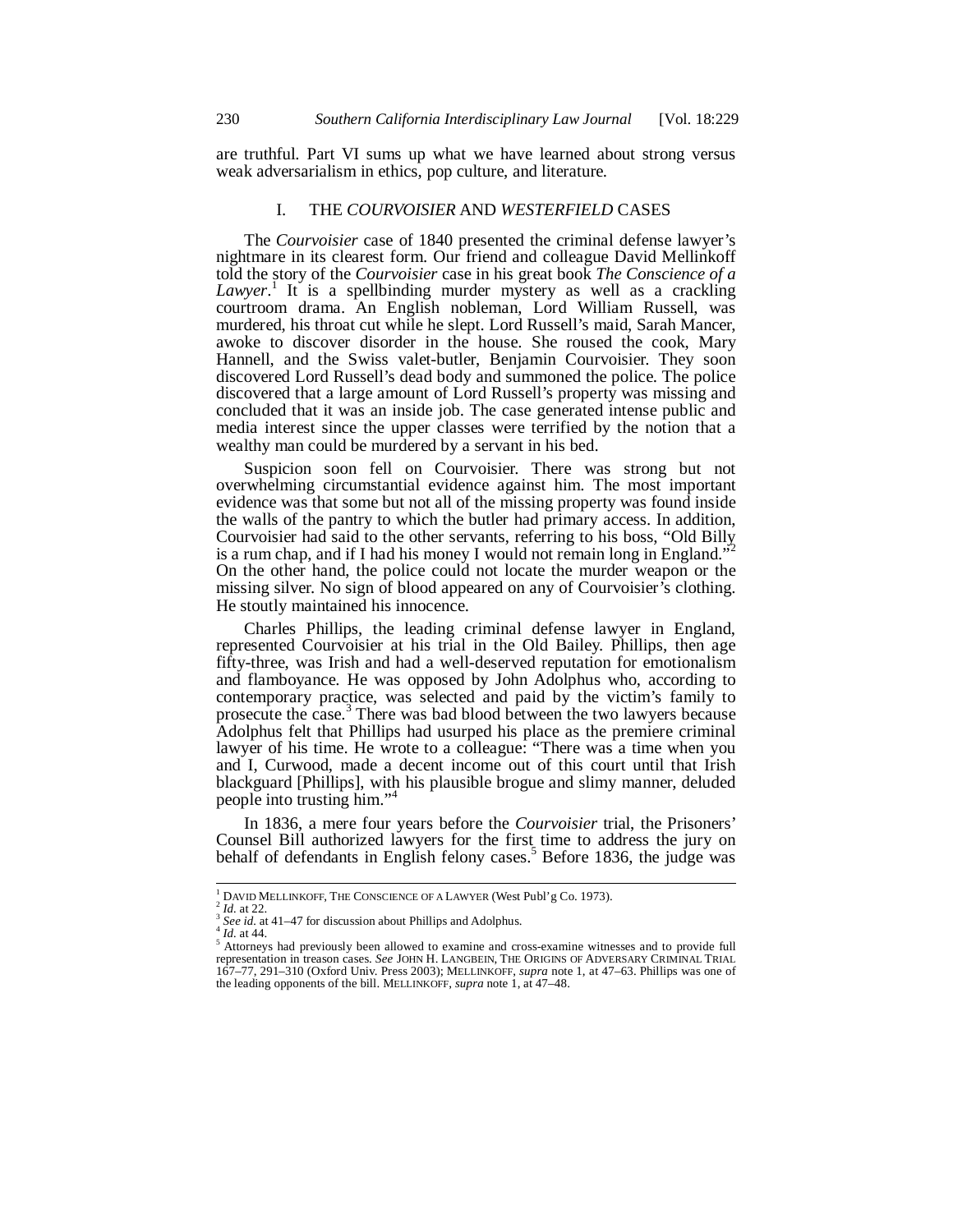supposed to represent the defendant. The relative unfamiliarity of the criminal defense function may explain the enormous ethical controversy stirred up by Phillips' conduct in *Courvoisier*.

On the first day of trial, Phillips aggressively cross-examined prosecution witness Sarah Mancer, Lord Russell's maid, attacking every detail of her testimony and exposing many minor differences between her testimony and previous versions of the story. It is said that Mancer never recovered from the trauma of the trial and died in an insane asylum. Phillips was equally effective in cross-examining Constable Baldwin, who denied knowing of the £400 reward being offered in the case—which everybody in London had heard about. At that point, a contemporary observer reported, the betting in the robing room was 3–1 that Courvoisier would be acquitted.

On the second day of trial, everything changed when the prosecution called a surprise witness. Charlotte Piolaine and her husband owned a hotel in Leicester Square. She had previously employed Courvoisier (knowing him only as Jean). Six weeks before the murder, he appeared at her hotel and reminded her who he was. A week or so later, he stopped by again and asked her to hold a package for him. Piolaine claimed that she had heard nothing about the murder or the trial until the previous day. At that point, comments by a relative caused her to associate the man who had asked her to hold the package with the defendant Courvoisier. In the presence of a solicitor, she opened the package and found the missing silver. And she identified Courvoisier as the man she had known as Jean.

Phillips was entirely unprepared for this witness, but his impromptu cross-examination did considerable damage to her reputation. He suggested her testimony was false; how could she not have known about the case until the previous day, given that people in London spoke of little else? He also suggested that her hotel, like others in Leicester Square, was a gambling den. In addition, Phillips scored points in cross-examining policemen who had bungled the investigation. They claimed they had discovered bloody gloves in Courvoisier's trunk—but only after the trunk had already been torn apart several times and nothing suspicious had been found. Rather obviously, the police had planted the incriminating items in hopes of collecting the reward.

Under existing law, Courvoisier was not allowed to testify, so the defense case consisted of a few character witnesses. Phillips delivered an emotional three-hour closing argument, contending that the evidence against his client failed to satisfy the reasonable doubt standard. He fiercely attacked the testimony of Piolaine and the police, and, while denying that he was casting blame on Mancer, he managed to suggest that she might well have had something to do with the murder. Mellinkoff quotes Phillips's lengthy address almost in full,<sup>6</sup> but we provide a few snippets here:

 6 MELLINKOFF, *supra* note 1, at 101–21.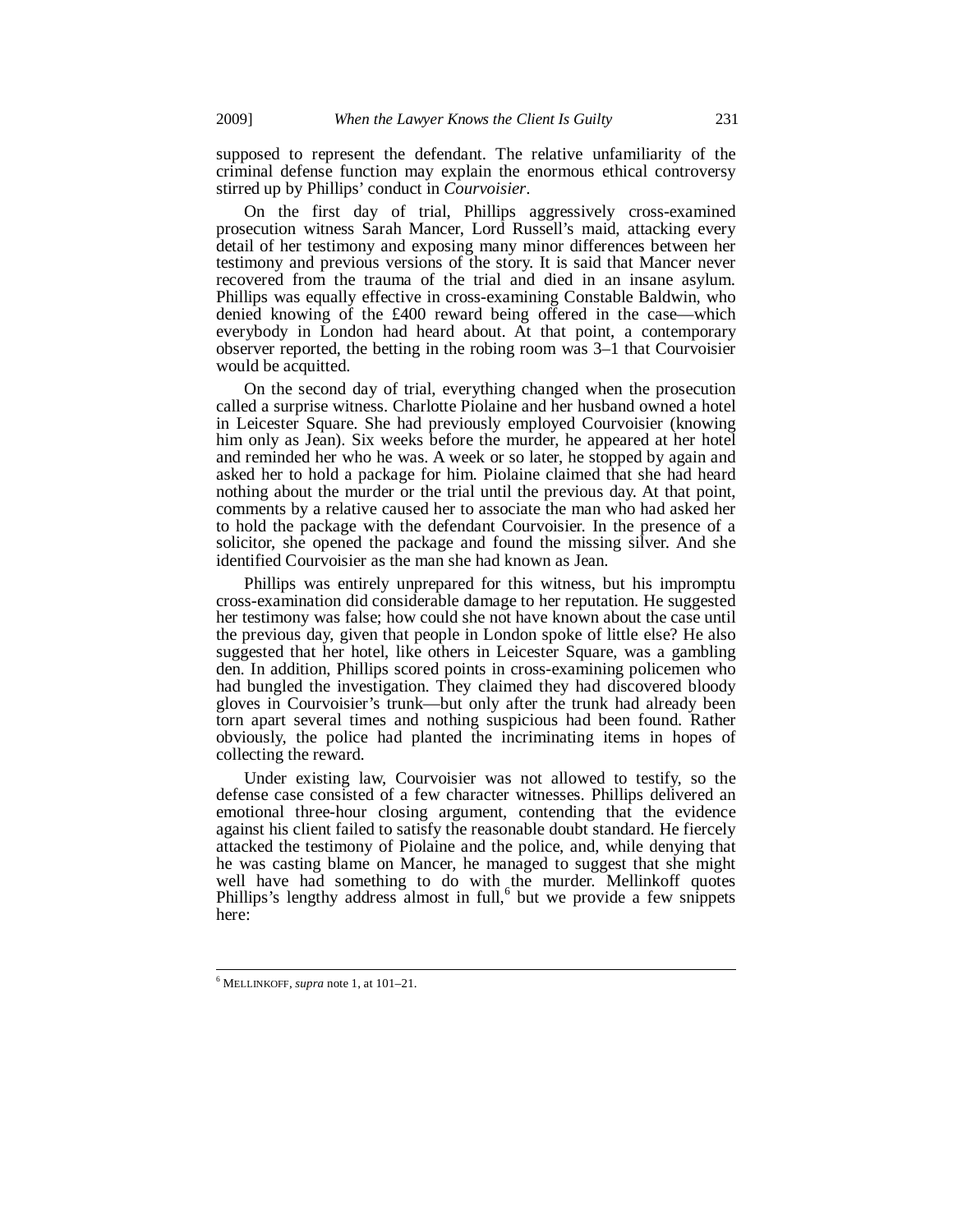"Over every portion of this case doubt and darkness rest, and you will come to a conclusion against this man at the peril of your souls. . . . Gentlemen, mine has been a painful and awful task, but still more awful is your responsibility. To violate the living temple which the Lord hath made, to quench the fire that His breath [hath] given, is an awful and tremendous responsibility. And the word "Guilty" once pronounced, let me remind you, is irrevocable. Speak not that word lightly. Speak it not on suspicion, however strong, upon moral conviction, however apparently well grounded—upon inference, upon doubt—nor upon anything but a clear, irresistible, bright noonday certainty of the truth of what is alleged. . . . I tell you that if you pronounce the word lightly, its memory will never die within you. It will accompany you in your walks. It will follow you in your solitary retirements like a shadow. It will haunt you in your sleep and hover round your bed. It will take the shape of an accusing spirit, and confront and condemn you before the judgment seat of your God. So beware what you do."<sup>7</sup>

The force of these remarks was considerably diluted by the three and one-half hour summary of Lord Chief Justice Tindal. In England, the judge is allowed to sum up the evidence. Tindal's summary, though fair, left little doubt that he thought Courvoisier was guilty. In any event, Piolaine's evidence could not be overcome. The jury found Courvoisier guilty, his appeal failed, and shortly thereafter he was hanged.

For Phillips the case had just begun. An ethical scandal engulfed him and it haunted him to his grave. Courvoisier had maintained his innocence until the second day of trial when he saw Piolaine walk into the courtroom. He then confessed his guilt to Phillips, but insisted that Phillips continue to represent him.<sup>8</sup> Phillips had no idea how to handle the situation.

At first he considered withdrawal, but his co-counsel talked him out of it. Then, at his co-counsel's suggestion, Phillips consulted Baron Parke, who was assisting Lord Chief Justice Tindal, thus breaching his duty of confidentiality. Parke told him to "use all fair arguments arising on the evidence."<sup>9</sup> In other words, go and do your job. Thus Phillips carried on, harshly cross-examining both Piolaine, whose direct examination he knew had been truthful, and the policemen who evidently had planted incriminating evidence in hopes of getting the reward, even though Phillips knew they had only incriminated a guilty man.

Soon word got out that Courvoisier had confessed to Phillips during the trial. There was an immense outcry against Phillips in the press.<sup>10</sup> Not only laymen but many lawyers condemned him, although he had a few defenders. The consensus was that he had acted wrongly in aggressively defending Courvoisier, and his reputation never recovered.

The story of San Diego lawyer Steven Feldman and client David Westerfield is a sobering reminder that the *Courvoisier* problem is as

<sup>7</sup> *Id.* at 116, 120–21 (alteration in original). 8 *Id.* at 126–40. 9 *Id.* at 140. 10 *Id.* at 141–49.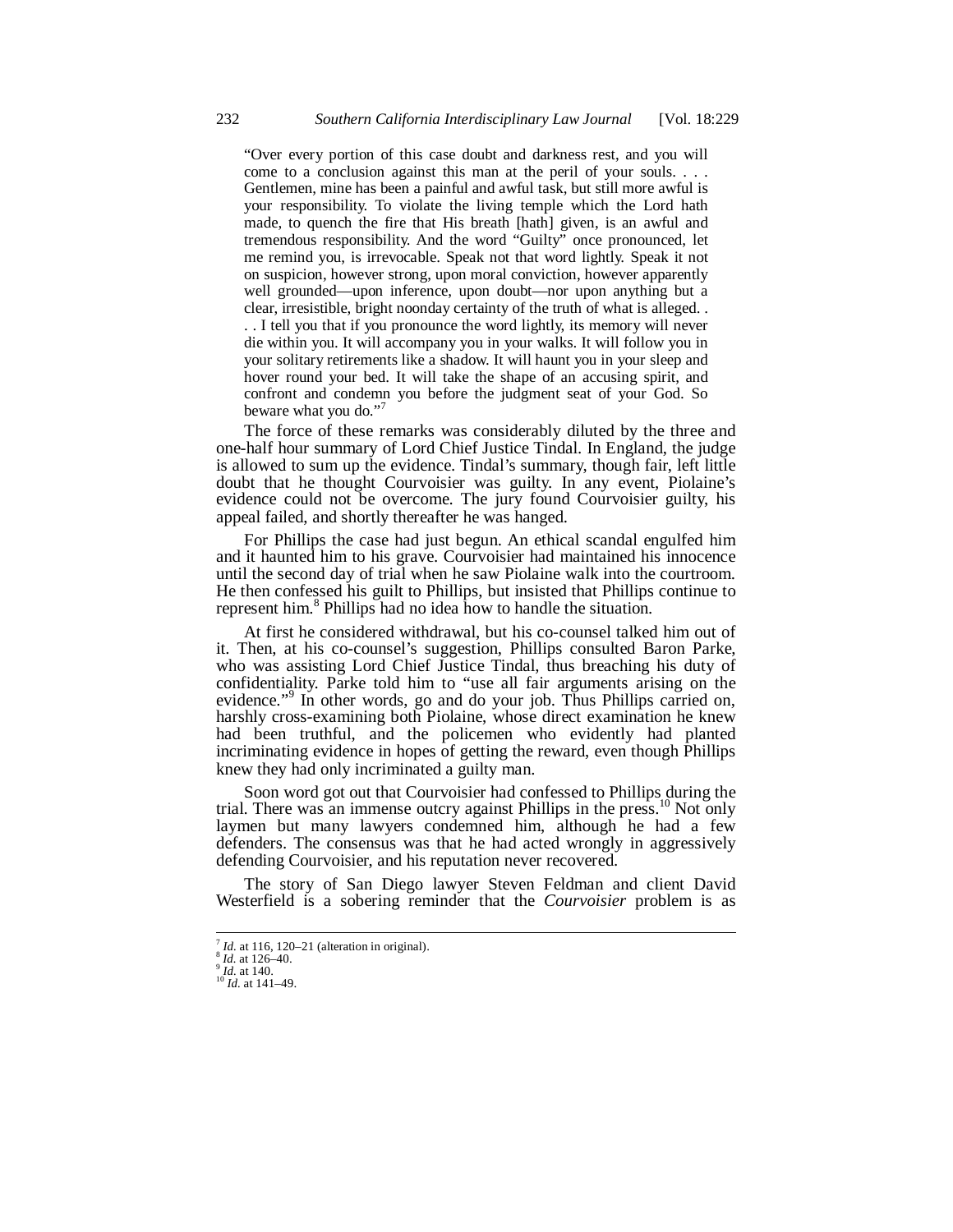current as yesterday's headlines. A seven-year old girl named Danielle van Dam was abducted from her home in the middle of the night. Substantial circumstantial evidence pointed to a neighbor, David Westerfield, who was charged with the crime. However, the police had not found Danielle's body. During plea bargaining, the prosecutor offered not to seek the death penalty if Feldman would disclose the location of the body. Since Feldman had that information, he must have known that Westerfield was the killer.<sup>11</sup>

Before a deal could be struck, volunteers found the body, and the plea bargain collapsed. The case went to trial, and Feldman conducted an all-out defense. In his opening statement, Feldman said: "We have doubts. We have doubts as to the cause of death. We have doubts as to the identity of Danielle van Dam's killer. We have doubts as to who left her where . . . she remained. And we have doubts as to who took her."<sup>12</sup>

In cross-examining Danielle's parents, Feldman brought out the fact that they had a "swinging lifestyle" and held sex parties in their home, suggesting that a guest at one of these parties might have killed the girl.<sup>13</sup> Obviously, this was highly damaging to the parents' reputation, yet Feldman knew the inference he was seeking to raise was false. He also introduced expert testimony from three entomologists concerning the blowflies and maggots on the victim's body in order to fix the time of her death.14 If the experts were right about the time of death, Westerfield could not have been the killer because he was under police surveillance at that time. However, Feldman knew that the testimony was wrong, even though the experts believed it was correct. Westerfield was convicted and is presently on death row.

The sequel to the trial mirrored *Courvoisier*: there was a thunderous outcry in the local press, with an editorial in the San Diego Union Tribune claiming that Feldman was as despised as Westerfield.<sup>15</sup> Conservative TV commentator Bill O'Reilly ran numerous segments about the case on Fox News<sup>16</sup> and filed an ethics complaint with the San Diego and California State Bar Associations.<sup>17</sup> Feldman and his family were shunned. According

<sup>&</sup>lt;sup>11</sup> The circumstances of *Westerfield* are reminiscent of those in *People v. Belge*, 376 N.Y.S.2d 771 (1975). A client disclosed the location of the bodies of murder victims to his attorneys, but the attorneys refused to reveal the information despite anguished pleas from the victims' parents. The attorneys also tried to use the information in return for a favorable plea bargain. There was an enormous public outcry against the attorneys. One was prosecuted criminally. Their law practices were ruined. A New York appellate court voiced serious concern about their ethics. *See* DEBORAH L. RHODE & DAVID LUBAN, LEGAL ETHICS 234–35 (Foundation Press 4th ed. 2004); LISA G. LERMAN & PHILIP G. SCHRAG, ETHICAL PROBLEMS IN THE PRACTICE OF LAW 121–28 (Aspen Publishers 2005); TOM ALIBRANDI WITH<br>FRANK H. ARMANI, PRIVILEGED INFORMATION (Dodd, Mead & Co. 1984).

FRANK H. ARMANI, PRIVILEGED INFORMATION (Dodd, Mead & Co. 1984).<br><sup>12</sup> Alex Roth, *Defenders in Eye of Public Storm*, COPLEY NEWS SERV., Sept. 18, 2002, *quoted in* Jeralyn<br>Merritt, *On Westerfield's Lawyers' Conduct*, TALK http://www.talkleft.com/story/2002/09/19/723/24550.

<sup>13</sup> *Id.* <sup>14</sup> *See* Harriet Ryan, *Frustrated Prosecutor Swats at Final Bug Expert*, COURT TV NEWS, Aug. 1, 2002, http://www.courttv.com/trials/westerfield/080102\_ctv.html.

<sup>15</sup> Alex Roth, *Attorney Breaks His Silence on Defending Westerfield*, SAN DIEGO UNION TRIBUNE, Dec. 1, 2002, *available at* 

http://www.signonsandiego.com/news/metro/danielle/20021201-9999\_1m1feldman.html.<br><sup>16</sup> See Bill O'Reilly, *Talking Points*, FOX NEWS, Sept. 30, 2002,<br>http://www.foxnews.com/story/0,2933,64435,00.html.<br><sup>17</sup> Cathy Young, *A L* 

http://www.reason.com/news/printer/31971.html.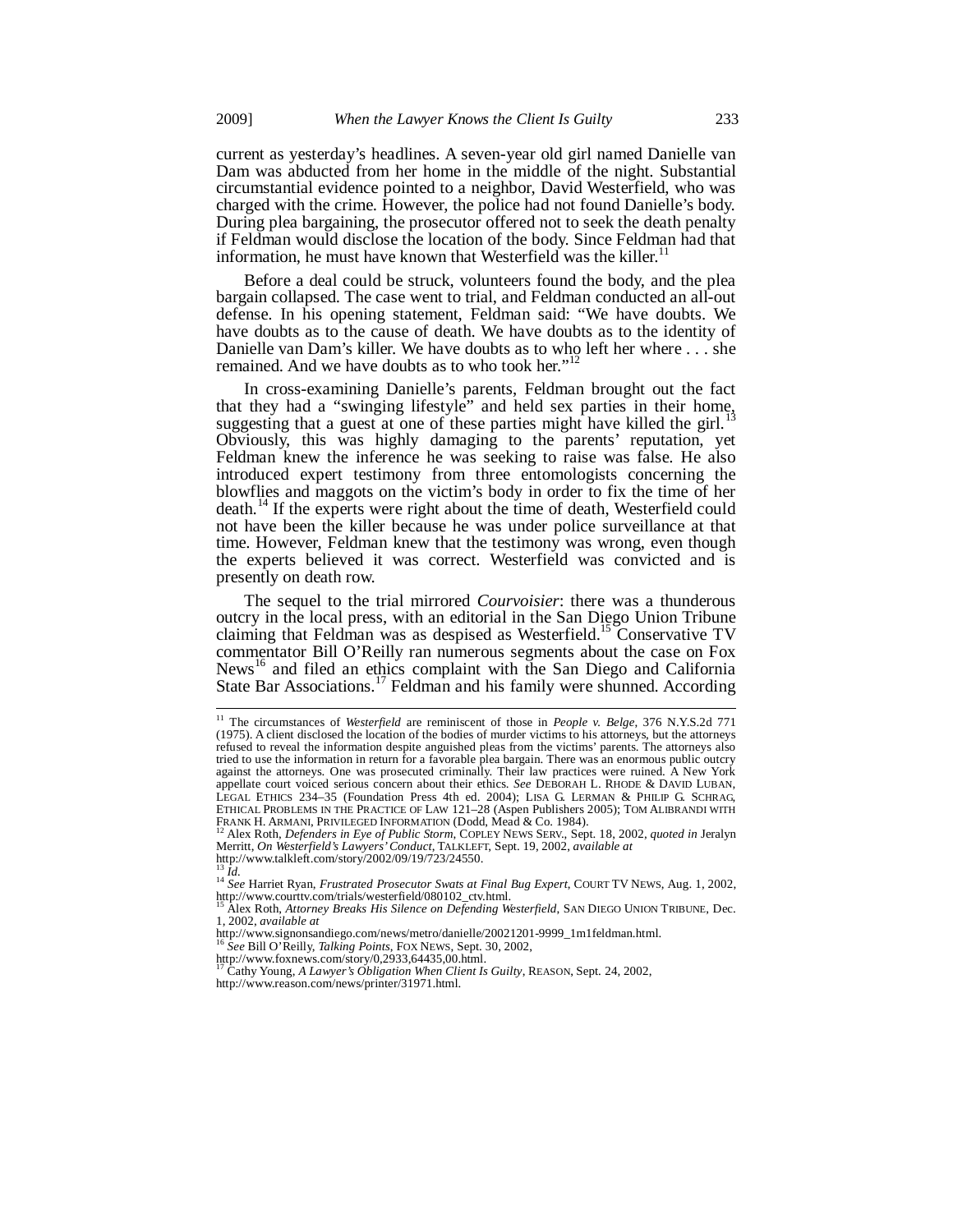to Feldman, the San Diego Bar Association's phone answering machine said "if you want information about the San Diego Bar Association, press 1; if you want to complain about Steven Feldman, press 2." In fact, Feldman's actions fell within the accepted conventions for criminal defense, and the storm blew over.<sup>18</sup>

What should Phillips and Feldman have done when they awoke to the defense lawyer's worst nightmare: how to defend clients whom they knew beyond any doubt were factually guilty of the crime but who insisted on a vigorous defense? This ethical issue remains hotly debated to the present day.

## II. STRONG VERSUS WEAK ADVERSARIALISM

Lawyers who are certain of their client's guilt confront inescapable ethical conflicts when the client insists on a vigorous defense. The lawyer's obligations to protect confidential client communications<sup>19</sup> and to conduct a zealous defense<sup>20</sup> come into conflict with the lawyer's duty of candor toward the court<sup>21</sup> and possibly the lawyer's own moral sensibility. How to reconcile these professional and moral obligations remains highly contested. The often-vague rules of legal ethics,<sup>22</sup> the spotty judicial decisions on the subject, the opinion of the general public, and the views of legal ethicists all conflict. Meanwhile, popular culture and the broader literary tradition weigh in with surprisingly interesting perspectives on the dilemma.

This Article suggests a framework that may be helpful in thinking about the problem: strong versus weak adversarialism. Strong and weak adversarialists agree that no person should be convicted unless the government proves its case beyond a reasonable doubt. Every criminal

į

<sup>&</sup>lt;sup>18</sup> A similar contemporary story concerns the public outcry and criminal prosecution of Canadian lawyer Kenneth Murray for failing promptly to turn over to the prosecution incriminating videotapes concerning rapes and murders committed by his client Paul Bernardo. *See* Christopher D. Clemmer, *Obstructing the Bernardo Investigation: Kenneth Murray and the Defense Counsel's Conflicting Obligations to Clients and the Court, 1 OSGOODE HALL REV. L. & POL'Y 137, 138-47 (2008).* 

<sup>&</sup>lt;sup>19</sup> See MODEL RULES OF PROF'L CONDUCT R. 1.6(a) (2008).<br><sup>20</sup> The obligation of zealous advocacy has been demoted to a comment to the ABA's Model Rules. "A lawyer must also act with commitment and dedication to the interests of the client and with zeal in advocacy upon the client's behalf." MODEL RULES OF PROF'L CONDUCT R. 1.3 cmt. 1. In earlier versions of the rules, however, the obligation was foregrounded: An adversary shall have "'entire devotion to the interest of the client, warm zeal in the maintenance and defense of his rights and the exertion of the utmost learning and ability.'" ABA CANONS OF PROF'L ETHICS Canon 15 (1908). *See generally* Anita Bernstein, *The Zeal Shortage*, 34 HOFSTRA L. REV. 1165 (2006) (defining and defending the obligation of zealous representation).

Like the obligation of zealous advocacy, see supra note 20, the duty of candor is set forth in a comment to the Model Rules. "This Rule sets forth the special duties of lawyers as officers of the court to avoid conduct that undermines the integrity of the adjudicative process. A lawyer acting as an advocate in an adjudicative proceeding has an obligation to present the client's case with persuasive force. Performance of that duty while maintaining confidences of the client, however, is qualified by the advocate's duty of candor to the tribunal. Consequently, although a lawyer in an adversary proceeding is not required to present an impartial exposition of the law or to vouch for the evidence submitted in a cause, the lawyer must not allow the tribunal to be misled by false statements of law or fact or evidence that the lawyer knows to be false." MODEL RULES OF PROF'L CONDUCT R. 3.3 cmt. 2. 22 *See* David B. Wilkins, *Legal Realism for Lawyers*, 104 HARV. L. REV. 468 (1990) (discussing

indeterminacy of the rules of legal ethics, particularly the problem of defining and enforcing the limits on partisanship).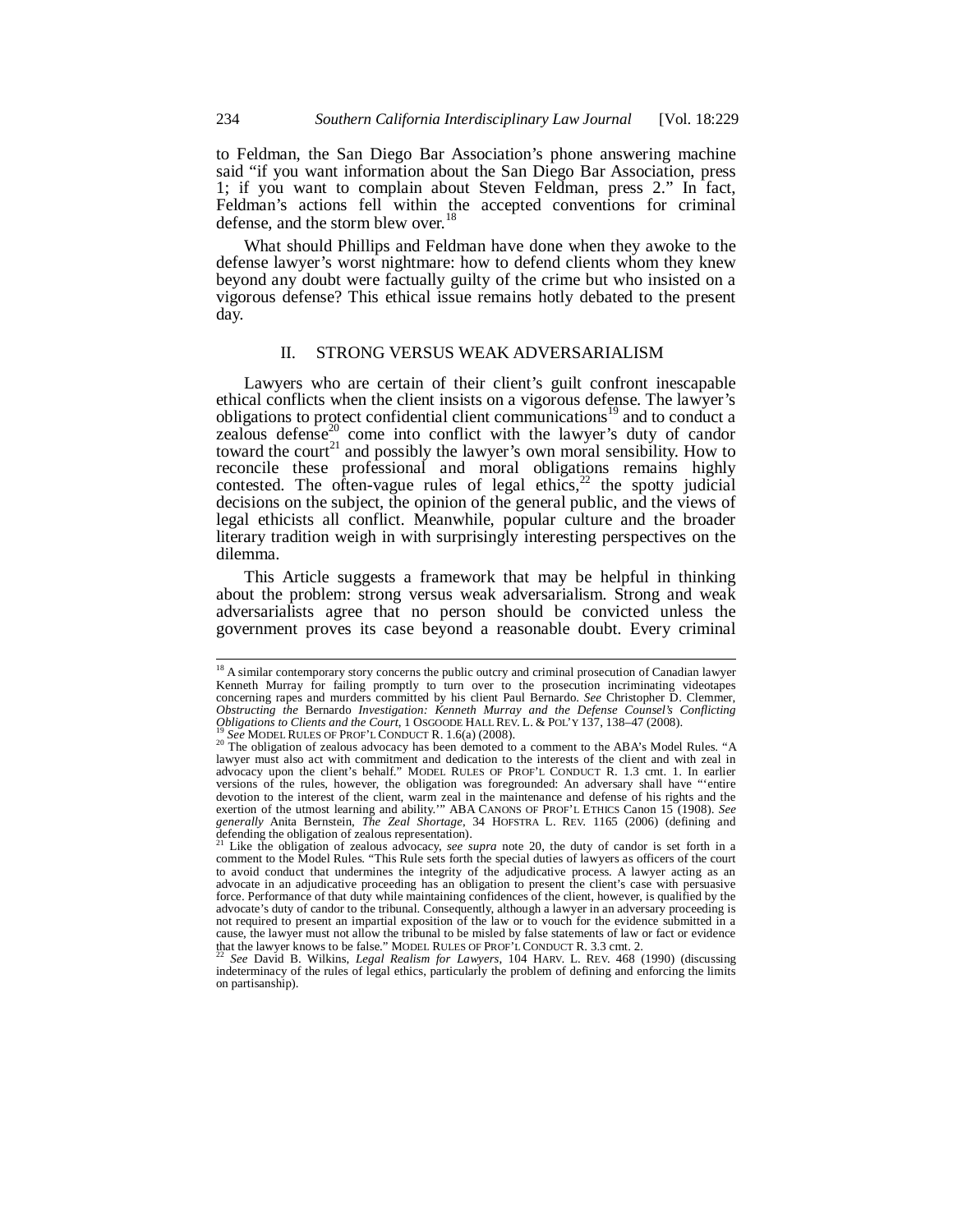defendant has the right to a competent and ethical defense on reasonable doubt grounds, but this axiom does not explain what constitutes a "competent and ethical defense" when the lawyer is certain of the client's factual guilt.

The normative case for strong adversarialism (sometimes referred to as "neutral partisanship") emphasizes the objective of zealous representation and protection of client confidences.<sup>23</sup> Strong adversarialists foreground the client's interest above all other values. They take their credo from the often-quoted words of Lord Brougham in Queen Caroline's Case in 1820:

[A]n advocate, in the discharge of his duty, knows but one person in all the world, and that person is his client. To save that client by all means and expedients, and at all hazards and costs to other persons, and, amongst them, to himself, is his first and only duty; and in performing this duty he must not regard the alarm, the torments, the destruction which he may bring upon others.<sup>24</sup>

Unsurprisingly, Lord Brougham was among the few lawyers who rose to the defense of Charles Phillips when Phillips was beset on all sides by vitriolic criticism for his role in *Courvoisier*.

In his dissenting opinion in *United States v. Wade*, 25 Justice White restates the strong adversarial credo:

[Unlike prosecutors,] defense counsel has no comparable obligation to ascertain or present the truth. . . . [W]e also insist that he defend his client whether he is innocent or guilty. . . . Defense counsel . . . need not furnish any witnesses to the police, or reveal any confidences of his client, or furnish any other information to help the prosecution's case. If he can confuse a witness, even a truthful one, or make him appear at a disadvantage, unsure or indecisive, that will be his normal course. Our interest in not convicting the innocent permits counsel to put the State to its proof, to put the State's case in the worst possible light, regardless of what he thinks *or knows to be the truth*. Undoubtedly there are some limits which defense counsel must observe but more often than not, defense counsel will cross-examine a prosecution witness, and impeach him if he can, *even if he thinks the witness is telling the truth* . . . . [A]s part of our modified adversary system and as part of the duty imposed on

<sup>23</sup> In Trollope's *Orley Farm*, defense lawyers Furnival, Chaffenbrass, and Aram are prototypical strong adversarialists. Although they are certain that Lady Mason is guilty of perjury and forgery, they furnish her with an all-out defense. Furnival has some reservations but Chaffenbrass and Aram have none. ANTHONY TROLLOPE, ORLEY FARM (Oxford Univ. Press 1985) (1861–62). For discussion of *Orley Farm*, see THOMAS L. SHAFFER, ON BEING A CHRISTIAN AND A LAWYER 45–56 & *passim* (Brigham Young Univ. Press 1981); David Luban, *A Midrash on Rabbi Shaffer and Rabbi Trollope*, 77 NOTRE DAME L. REV. 889 (2002). For another interesting literary treatment of strong adversarialism, see Rob Atkinson, *How the Butler Was Made to Do It: The Perverted Professionalism of* "The Remains of the Day," 105 YALE L.J. 177, 184–90 (1995) (servant's obligation to carry out master's instructions Day," 105 YALE L.J.<br>regardless of morality).

<sup>&</sup>lt;sup>24</sup> Monroe H. Freedman, *Henry Lord Brougham: Written by Himself*, 19 GEO. J. LEGAL ETHICS 1213, 1215 (2006) (quoting 2 THE TRIAL OF QUEEN CAROLINE 3 (1821)). Disagreeing with an earlier article by Zacharias and Green, Freedman insists that Lord Brougham never recanted these views. *See* Fred C. Zacharias & Bruce A. Green, *Reconceptualizing Advocacy Ethics*, 74 GEO. WASH. L. REV. 1 (2005); Fred C. Zacharias & Bruce A. Green, *"Anything Rather than a Deliberate and Well-Considered Opinion"—Henry Lord Brougham, Written by Himself*, 19 GEO. J. LEGAL ETHICS 1221 (2006). 25 388 U.S. 218 (1967).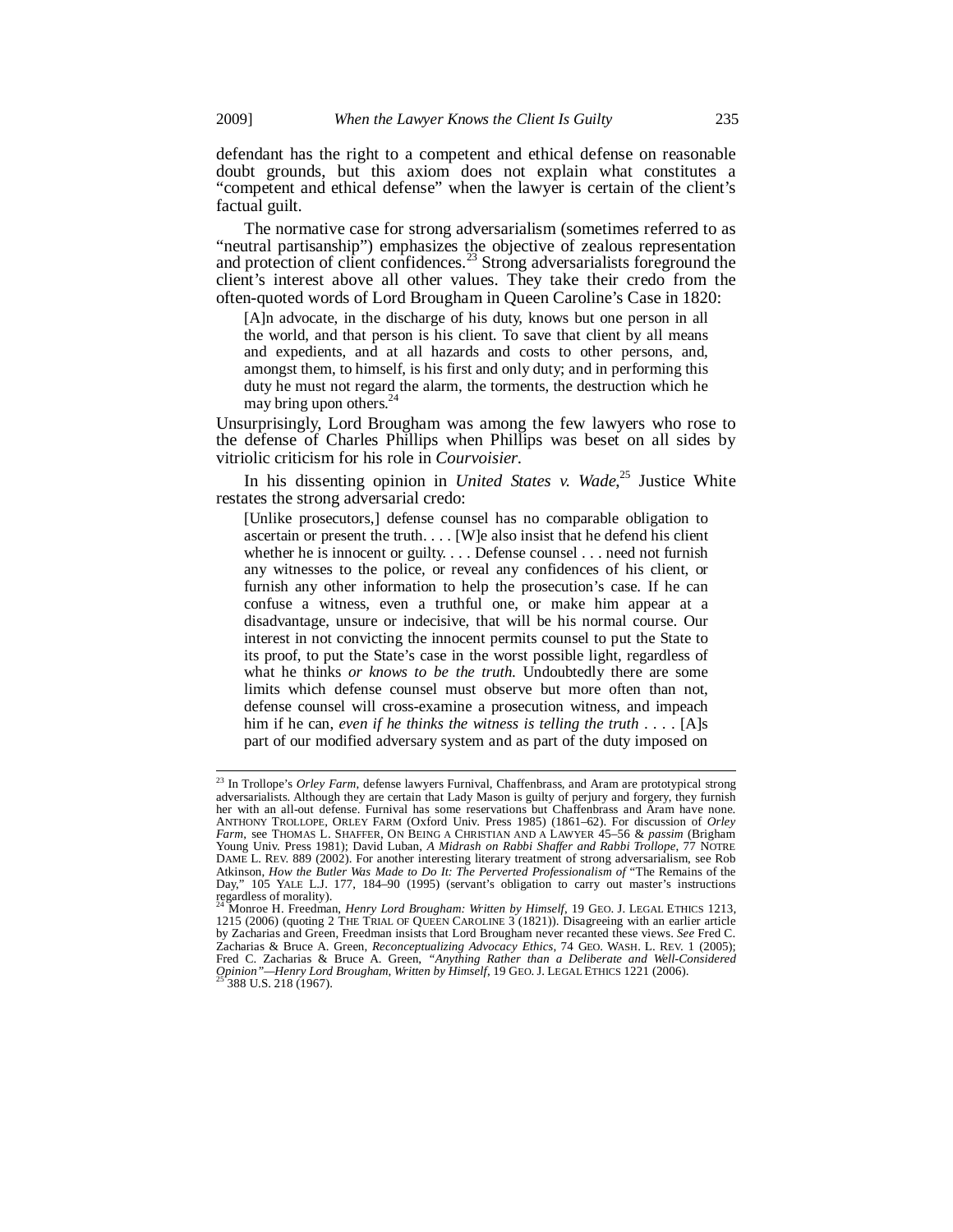the most honorable defense counsel, we countenance or require conduct which in many instances has *little, if any, relation to the search for truth*.<sup>26</sup>

The strong approach also recognizes that in many situations a lawyer cannot be certain whether to take a client's confession at face value. Nor can the lawyer be certain whether the client's direct testimony will be perjured or whether the testimony of a particular witness is truthful. As a result, strong adversarialists argue, a prudential approach requires them to go all out in defense even when they feel sure the client is guilty.

The normative case for weak adversarialism, on the other hand, foregrounds values such as the truth-finding function of trials, the obligation of candor toward the tribunal, and the need to protect the reputation of truthful witnesses and the interests of other third parties who may be damaged by the litigation. A weak adversarialist is less concerned with such values as zealous advocacy, protection of client confidences, and procedural justice, and more concerned with the pursuit of substantive justice—that is, reaching the correct result rather than just using the correct procedures.<sup>27</sup> The weak approach honors the individual lawyer's The weak approach honors the individual lawyer's conscience by allowing the lawyer to do less than the lawyer's adversarial best when the lawyer is certain that the client is factually guilty of the crime. $^{2}$ 

Counsel's decision to choose the weak adversarial option should be communicated to the client as soon as the lawyer has made that decision. Thus, a defense lawyer should conduct a conversation with a client that warns the client of the choice the lawyer has made. The client should be told, for example, that the lawyer will not allow the client to introduce perjured testimony in the normal question and answer form<sup>29</sup> or that the lawyer will not engage in a crushing cross-examination of a witness whom the lawyer is certain will testify truthfully.<sup>30</sup> The client can then select another lawyer who will tread the strong adversarial path or a lawyer to

 $26$  *Id.* at 256–58 (emphasis added).

<sup>26</sup> *Id.* at 256–58 (emphasis added). 27 *See* Trevor C.W. Farrow, *Sustainable Professionalism*, 46 OSGOODE HALL L.J. 51 (2008) (urging acceptance of a justice-centered rather than client-centered model of professionalism). There is a long tradition of weak adversarialism in criminal law. *See* RHODE & LUBAN, *supra* note 11, at 301–02 (quoting David Hoffman's 1836 treatise on legal ethics). *See also* MELLINKOFF, *supra* note 1, at 257–59 (giving views of early weak adversarialists). Weak adversarialism serves as a heuristic in situations other than the guilty-client dilemmas discussed in this Article and indeed beyond criminal law. A weak adversarialist, for example, might well have disclosed the location of the bodies of the children to their grieving parents in the *Belge* situation. *See supra* note 11. A weak adversarialist might have immediately turned over to the police the incriminating tapes in the *Bernardo* case so that the police would not strike a lenient plea bargain with a co-defendant. *See* Clemmer, *supra* note 18. A weak adversarialist might be willing to disclose a client confession to save an innocent third party from being imprisoned or executed for a crime he did not commit. *See* Colin Miller, *Ordeal by Innocence: Why There Should Be a Wrongful Incarceration/Execution Exception to Attorney-Client Confidentiality*, 102 NW. U. L. REV. COLLOQUY 391 (2008), *available at*

http://www.law.northwestern.edu/lawreview/collquy/2008/22/LRColl2008n22Miller.pdf.

*See also* Adam Liptak, *When Law Prevents Righting a Wrong*, N.Y. TIMES, May 4, 2008. For other situations in which weak adversarialism might permit disclosure of client confidences, see Sharon Dolovich, *Ethical Lawyering and the Possibility of Integrity*, 70 FORDHAM L. REV. 1629, 1637 n.29  $(2002)$ .

<sup>28</sup> *See* William H. Simon, *Reply: Further Reflections on Libertarian Criminal Defense*, 91 MICH. L.

REV. 1767, 1772 (1993). 29 *See infra* text at notes 59–64. 30 *See infra* Part III.B.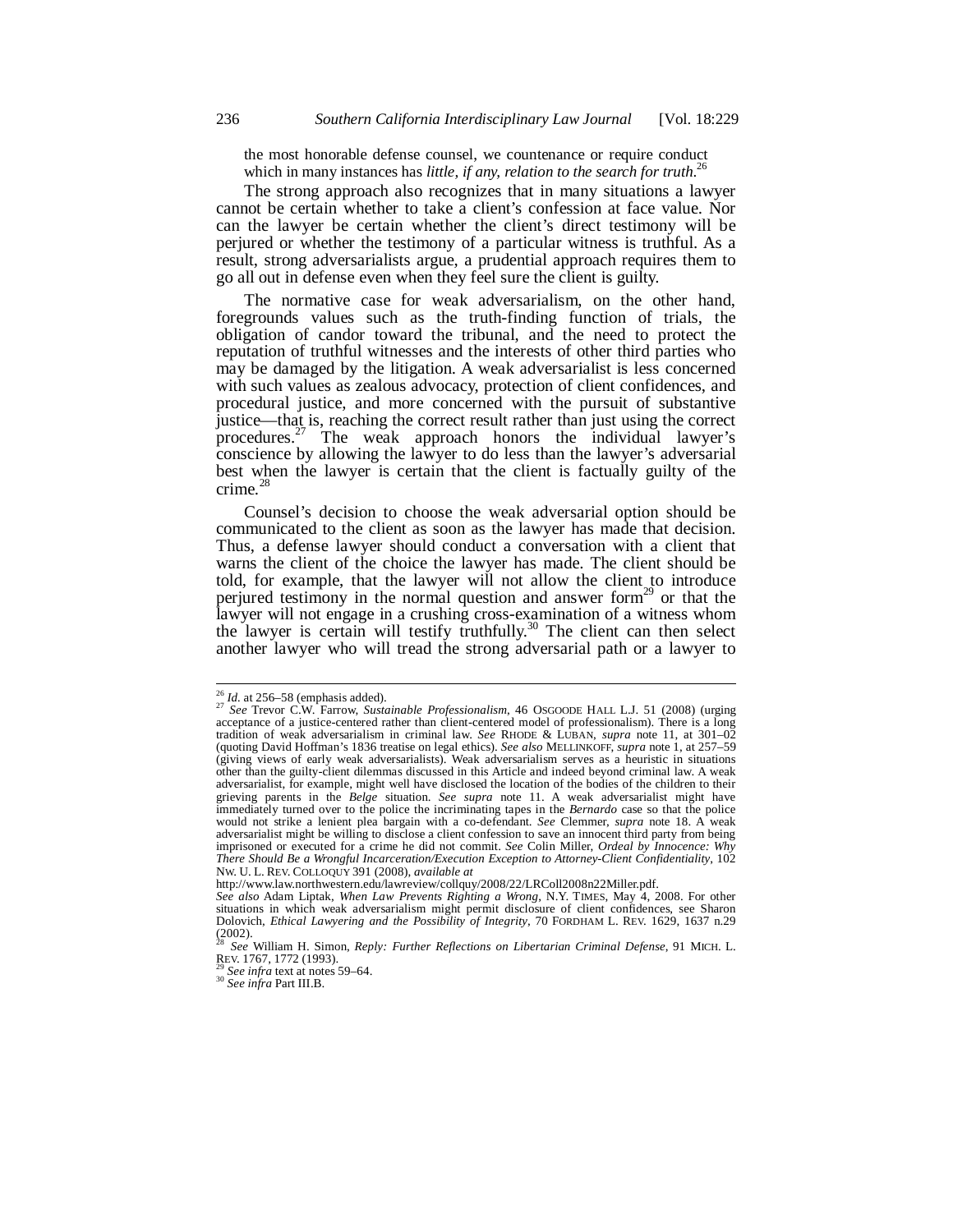whom the client has not confessed guilt. Granted, indigent clients would have little choice in the matter, since they cannot afford to retain a private lawyer and probably cannot switch public defenders. Even clients who are paying their lawyer may get this unwelcome news when it is too late to secure new representation. In such situations, clients may be forced to accept a plea bargain or may decide to represent themselves if they cannot accept the weak adversarial approach.

This Article strikes a compromise between the two positions.<sup>31</sup> Defense counsel should have discretion to choose between the strong or weak approach depending on the dictates of the lawyer's conscience, the lawyer's perception as to what would be a just result, the interests of third parties, and the specific facts with which only the lawyer is conversant.<sup>32</sup> The choice, in other words, should depend on the particular context.

The ABA Model Rules fall back on the discretionary approach in several situations, evidently striking a compromise between the views of different constituents or between different conceptions of the role of lawyers.<sup>33</sup> For example, suppose that during the initial interview between lawyer and client, the client says that he plans to kill a prosecution witness. Under recent revisions in the Rules, and in most states, the lawyer *may but need not* inform the police of the threat.<sup>34</sup> Thus the lawyer who wishes to

 $\overline{a}$ 

<sup>&</sup>lt;sup>31</sup> One of the authors of this Article (Weisberg) regards himself as a strong adversarialist, the other (Asimow) as a weak adversarialist. *See* Michael Asimow, *Popular Culture and the American Adversarial Ideology*, *in* 7 LAW AND POPULAR CULTURE 606, 609–21 (Michael Freeman ed., Oxford Univ. Press 2004). *See also* Michael Asimow, *Popular Culture and the Adversary System*, 40 LOY. L.A.

L. REV. 653 (2007) [hereinafter Asimow, *Popular Culture and the Adversary System*]. 32 This approach follows that of a number of ethicists who take the contextual approach to difficult ethical decisions. We particularly acknowledge our debt to William Simon. *See* WILLIAM H. SIMON, THE PRACTICE OF JUSTICE (Harvard Univ. Press 1998). *See also* William H. Simon, *Ethical Discretion in Lawyering*, 101 HARV. L. REV. 1083 (1988). Simon argues that lawyers in civil cases should have *ethical discretion* to refuse to assist in the pursuit of legally permissible courses of action or in the assertion of potentially enforceable legal claims, after taking into account both the merits of the client's position, its effect on third parties, and the likelihood that institutions empowered to deal with the problem (such as courts or administrative agencies) can be trusted to resolve it fairly. "The lawyer should take those actions that, considering the relevant circumstances of the particular case, seem most likely to promote justice." *Id.* at 1090. Unlike some other ethicists, Simon extends the argument to criminal defense. *See* THE PRACTICE OF JUSTICE, *supra*, ch. 7. *See also* William H. Simon, *The Ethics of Criminal Defense*, 91 MICH. L. REV. 1703 (1993) [hereinafter Simon, *Ethics of Criminal Defense*]; DEBORAH RHODE, IN THE INTERESTS OF JUSTICE: REFORMING THE LEGAL PROFESSION 66–80, 106–15 (Oxford Univ. Press 2000); Dolovich, *supra* note 27; Samuel J. Levine, *Taking Ethical Discretion Seriously: Ethical Deliberation as Ethical Obligation*, 37 IND. L. REV. 21, 21–24 (2003) (citing numerous scholarly works that call for a contextual approach to ethical issues); Fred C. Zacharias, *The Civil-Criminal Distinction in Professional Responsibility*, 7 J. CONTEMP. LEGAL ISSUES 165 (1996) (questioning civil-criminal distinction).

<sup>33</sup> *See* Bruce A. Green & Fred C. Zacharias, *Permissive Rules of Professional Conduct*, 91 MINN. L. REV. 265 (2006) [hereinafter Green & Zacharias, *Permissive Rules*]. These discretionary provisions allow lawyers wiggle room to act in good faith when they confront difficult and dangerous ethical and moral quandaries. Br HOFSTRA L. REV. 353, 391–92 (2007) [hereinafter Green, *A Look Back*]. 34 ABA Model Rule 1.6(b) now provides: "A lawyer *may* reveal information relating to the

representation of a client to the extent the lawyer reasonably believes necessary: (1) to prevent reasonably certain death or substantial bodily harm." MODEL RULES OF PROF'L CONDUCT R. 1.6(b) (emphasis added). The rule also permits but does not require disclosure "to prevent the client from committing a crime or fraud that is reasonably certain to result in substantial injury to the financial interests or property of another and in furtherance of which the client has used or is using the lawyer's services." MODEL RULES OF PROF'L CONDUCT R. 1.6(b)(2). In contrast, New Jersey *requires* disclosure of the information itemized in Rule 1.6(b). N.J. RULES OF PROF'L CONDUCT R. 1.6(b), *available at*  http://www.judiciary.state.nj.us/rpc97.htm#1.6 (last visited February 7, 2009).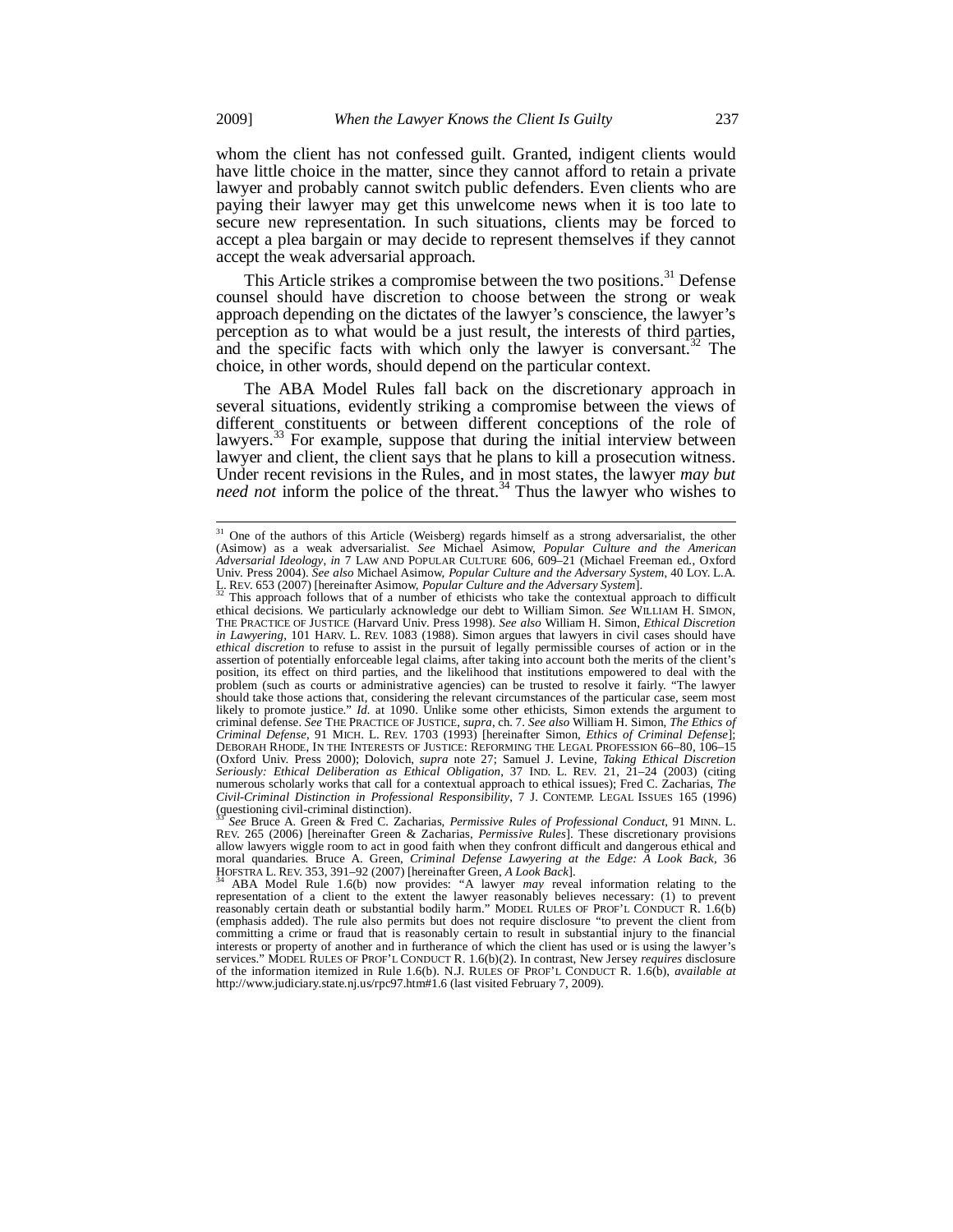do the moral thing and protect an endangered third party may betray the client's confidence, $35$  but the lawyer who believes that client confidence trumps all other values need not do so. The rules *permit but do not require*  a lawyer to refuse to offer testimony in a civil case that the lawyer "reasonably believes is false."<sup>36</sup> In certain circumstances a lawyer for an organization "may" disclose confidential information detrimental to the organization's interests to outside authorities.<sup>37</sup> In the lawyer's advisory or counseling role, the lawyer "may refer not only to law but to other considerations such as moral, economic, social and political factors, that may be relevant to the client's situation."<sup>38</sup>

Under the discretionary approach, a lawyer cannot be subjected to professional discipline for the difficult decision (which sometimes arises unexpectedly during trial) of whether to take a strong or a weak approach.<sup>3</sup> Adoption of the discretionary approach would also signal the Bar's conviction that the choice of a weak adversarial approach is not ineffective assistance of counsel for Sixth Amendment purposes, although that issue remains unresolved with respect to several of the tactical issues we discuss in Part III.

# III. STRONG AND WEAK ADVERSARIALISM AT TRIAL

This Section considers four critical decision points that may arise in the representation at trial<sup>40</sup> of a client who insists on an all-out defense but whom the lawyer knows to be factually guilty. It focuses primarily on two of them:

- The client insists on taking the stand and committing perjury. The lawyer must decide whether to introduce this testimony and, if so, in what form, and whether to disclose the intended or completed perjury to the judge.
- The lawyer must cross-examine a witness whom the lawyer knows to be truthful. The question is how vigorous this cross-examination

<sup>35</sup> The lawyer may also fear tort liability to the third party if the lawyer fails to reveal the threat. *See*  Tarasoff v. Regents of Univ. of Cal., 551 P.2d 334 (Cal. 1976) (imposing tort liability on psychiatrist for failure to warn intended victim of threats made by patient).

<sup>36</sup> MODEL RULES OF PROF'L CONDUCT R. 3.3(a)(3). See also id. R. 3.3 cmt. 9.<br>
<sup>37</sup> Id. R. 1.13(c).<br>
<sup>38</sup> Id. R. 2.1. Green and Zacharias give numerous other examples. See Green & Zacharias, *Permissive Rules, supra* note

Granted, there are few recorded instances in which a defense lawyer's choice of strong or weak adversarial tactics resulted in professional discipline. *But see* Clemmer, *supra* note 18, involving a criminal prosecution for obstruction of justice and a Bar disciplinary proceeding against a Canadian lawyer who failed to promptly deliver incriminating videotapes to the prosecution; Green, *A Look Back*, s*upra* note 33, at 375–86. Green's article tells the fascinating tale of a 1917 disciplinary case against a New York criminal defense attorney who failed to correct testimony by his witness that he knew was perjured. Whether the attorney actually suborned the perjured testimony was disputed. Regardless of the likelihood that a particular tactical choice will lead to a disciplinary proceeding, this is something that lawyers worry about a lot.<br><sup>40</sup> The strong versus week

The strong versus weak adversarialism choice has relevance to trial decisions but little relevance to decision-making during plea bargaining. Over ninety percent of criminal cases are plea bargained. Even a weak adversarial lawyer should strive to strike the best possible plea bargain on behalf of a client whom the lawyer knows to be factually guilty.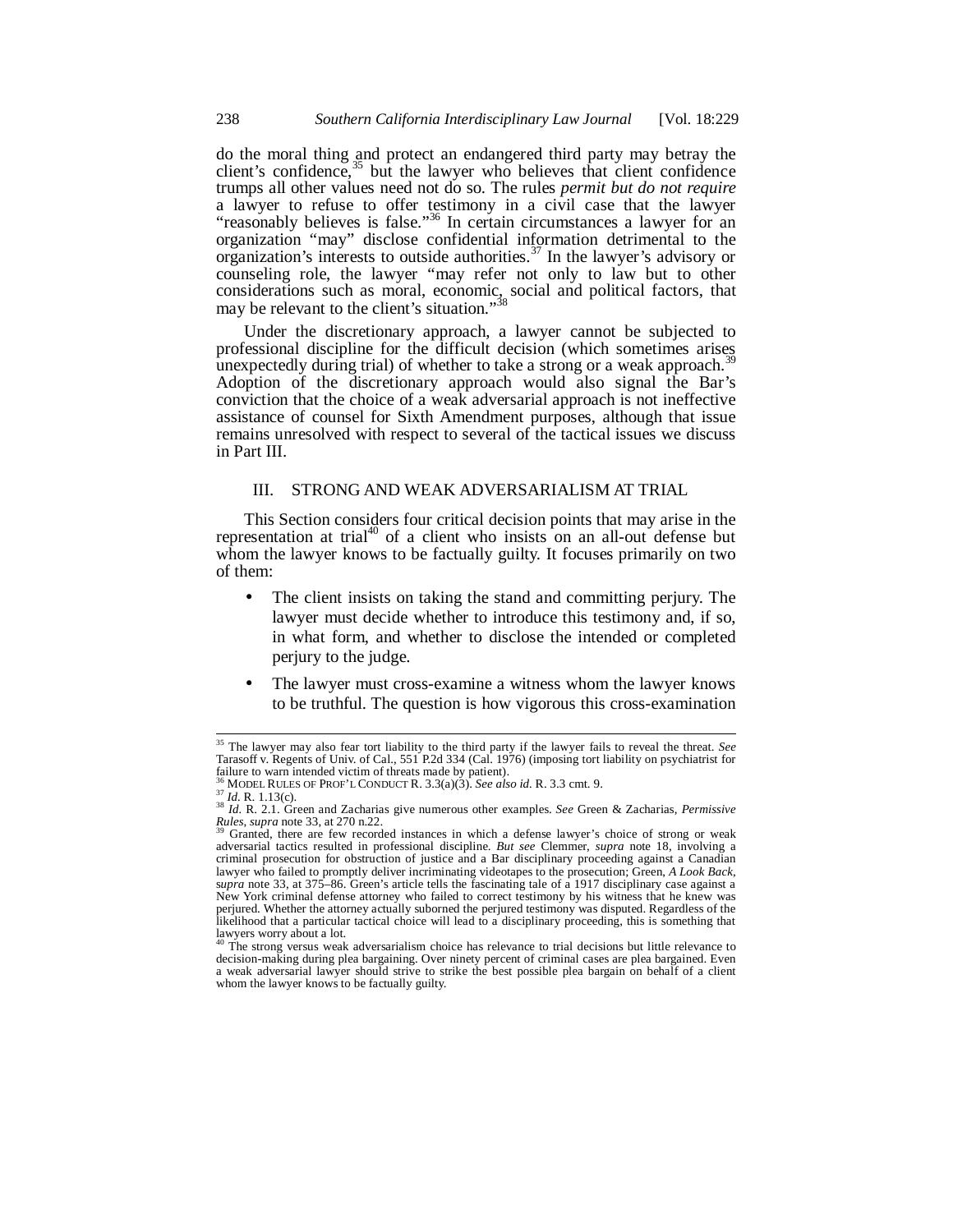j

should be. Should it be limited to questions that are directed to raising a reasonable doubt? Or should the lawyer go further, perhaps destroying the witness' reputation, creating a false defense, inflicting psychological damage on the witness, or assigning blame to a person whom the lawyer knows to be innocent?

In addition, the Article treats two additional dilemmas briefly:

- The lawyer must decide whether to introduce the direct testimony of a witness (often an expert witness) that the witness believes is correct but that the lawyer knows is wrong.
- The lawyer must decide what sort of closing argument is appropriate when the lawyer knows the client is factually guilty.

#### A. PERJURY

The problem of what the lawyer should do when a client insists on committing perjury in direct testimony seldom comes up in practice because criminal defense lawyers systematically avoid knowing for sure that their clients are factually guilty<sup>41</sup> or because they have talked the defendant out of testifying.<sup>42</sup> Nevertheless, the rules of legal ethics devote considerable attention to the problem, ethicists have written on it repeatedly, and the Supreme Court has rendered a major decision on the subject.<sup>43</sup> Still, the problem resists a satisfactory solution.

The standard response is that the lawyer should withdraw when the client insists on testifying falsely. Obviously the lawyer's threat of withdrawal has a powerful coercive effect on the client and it probably induces many clients to testify truthfully or not to testify at all. The threat of withdrawal is most powerful when directed against poorer, less sophisticated, and relatively helpless clients, while it is less effective against more sophisticated and more affluent clients. Nevertheless, the

<sup>41</sup> *See* KENNETH MANN, DEFENDING WHITE-COLLAR CRIME: A PORTRAIT OF ATTORNEYS AT WORK 103–23 (Yale Univ. Press 1985) (recounting strategies used by white collar criminal defense lawyers to avoid knowing too much). *See also* MONROE H. FREEDMAN & ABBE SMITH, UNDERSTANDING LEGAL ETHICS 169 (LexisNexis 2004), referring to the "Roy Cohn solution." Under Cohn's approach, the lawyer who needs to find out as much as possible about the case against the client might say: somebody was to get up on the stand and lie about you, who would it be? And what would they lie about?' And if the client's got any brains, he'll know what I'm talking about." For an elegant popcultural treatment of a criminal defense lawyer eliciting the facts while avoiding the need to ask the client whether he did it, see SCOTT TUROW, PRESUMED INNOCENT 160–64 (Collins Publishers 1987). In Trollope's *Orley Farm*, Mr. Furnival is careful to play the game. "Would it not have been natural now that he should have asked her to tell him the truth? And yet he did not dare to ask her. He thought that he knew it. He felt sure—almost sure, that he could look into her very heart, and read there the whole of her secret. But still there was a doubt,—enough of doubt to make him wish to ask the question.<br>Nevertheless he did not ask it." ORLEY FARM, *supra* note 23, at vol. II, pp. 9 & 253.<br><sup>42</sup> Nevertheless, a survey of D.C. lawy

 $42$  Nevertheless, a survey of D.C. lawyers suggests that the problem is more real than most criminal defense lawyers care to admit. When asked what they would do when the client indicates an intention to commit perjury, eighty-eight percent of those responding would question their client on the stand as they would any other witness. Only ten percent would ask the client to tell his story in narrative form. Over half of the attorneys would argue the perjured testimony to the jury, while almost an equal number would simply concentrate on attacking the government's case. Steven Allen Friedman, *Professional Responsibility in D.C.: A Survey*, 25 RES IPSA LOQUITUR 60, 68 (1972). 43 Nix v. Whiteside, 475 U.S. 157 (1986), discussed further in text accompanying notes 57–58, *infra*.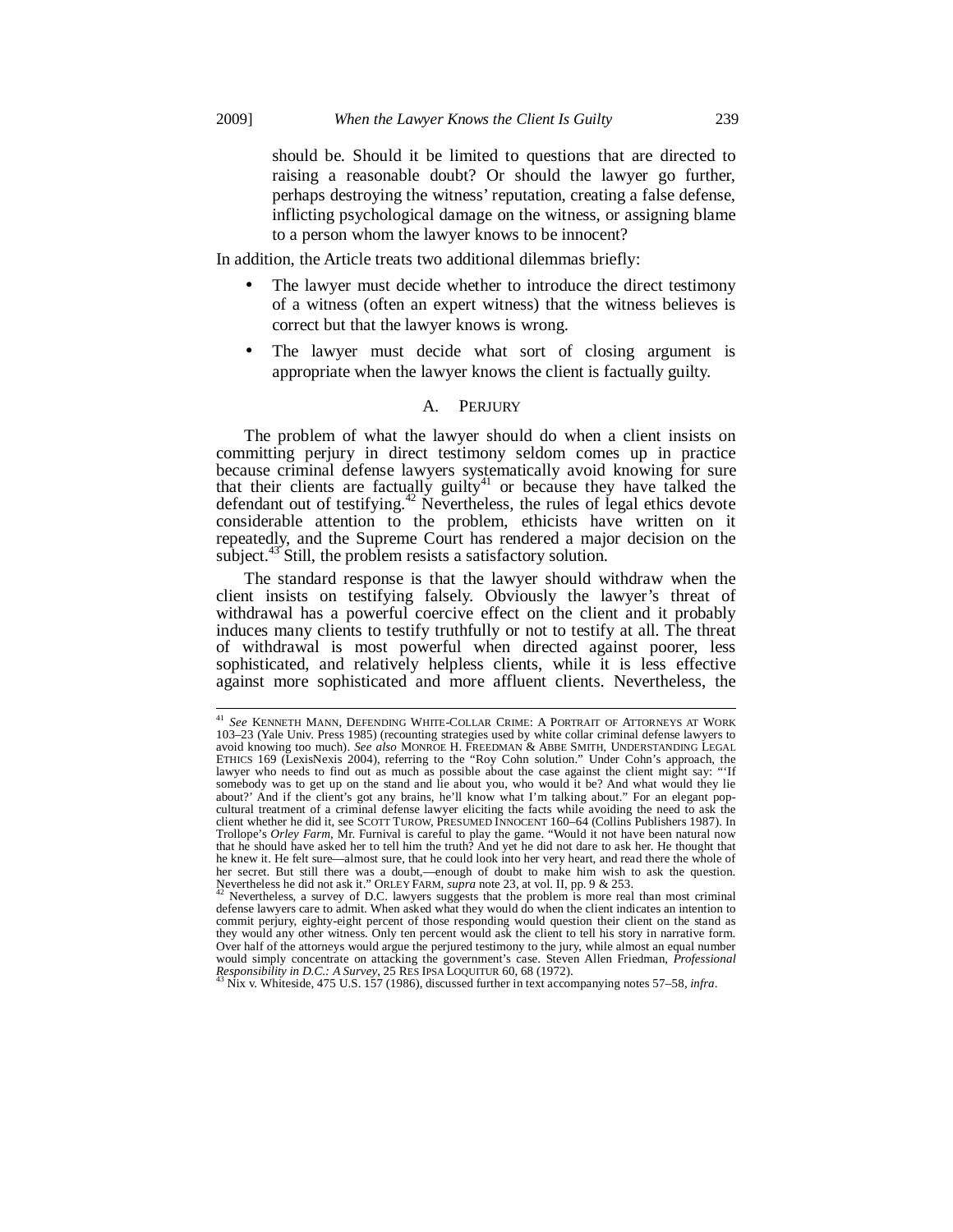withdrawal solution is often impracticable if the client resists all remonstrance<sup>44</sup> and insists on giving perjured testimony.<sup>45</sup> A judge may refuse to allow withdrawal during the trial and public defenders will probably not be allowed to withdraw at any time.<sup>46</sup> A noisy withdrawal may betray client confidences.<sup>47</sup> Even if the lawyer withdraws, the client will now be wised up and will lie to the new lawyer, so little is accomplished except for salving the conscience of the withdrawing lawyer. Alternatively, the client can delay matters indefinitely by forcing sequential withdrawals of lawyer after lawyer.

# 1. *The Weak Adversarial Approach to Client Perjury*

The ABA Model Rules take a *weak adversarial* approach to the client perjury problem, but none of the means by which counsel can implement the weak approach are satisfactory. Model Rule 3.3 prohibits a lawyer from offering evidence that the lawyer knows to be false.<sup>48</sup> If the client insists on testifying over the lawyer's opposition,<sup>49</sup> the lawyer apparently should disclose the client's intention to the judge.<sup>50</sup> If perjury has already occurred, the lawyer "shall take reasonable remedial measures, including, if necessary, disclosure to the tribunal."<sup>51</sup>

<sup>&</sup>lt;sup>44</sup> Under the Model Rules, "[i]f a lawyer knows that the client intends to testify falsely or wants the lawyer to introduce false evidence, the lawyer should seek to persuade the client that the evidence should not be offered. If the persuasion is ineffective and the lawyer continues to represent the client, the lawyer must refuse to offer the false evidence." MODEL RULES OF PROF'L CONDUCT R. 3.3 cmt. 6.<br><sup>45</sup> See Norman Le

LEGAL ETHICS 521, 525–27 (1988); Jay Sterling Silver, *Truth, Justice and the American Way: The Case*<br>Against *the Client Perjury Rules*, 47 VAND. L. REV. 339, 413–19 (1994).<br><sup>46</sup> Comment 3 to ABA Model Rule 1.16 states: "

withdrawal ordinarily requires approval of the appointing authority." MODEL RULES OF PROF'L<br>  $\frac{1}{20}$ ONDUCT R. 1.16 cm. 3.

Comment 3 to ABA Model Rule 1.16 further states: "Difficulty may be encountered if withdrawal is based on the client's demand that the lawyer engage in unprofessional conduct. The court may request an explanation for the withdrawal, while the lawyer may be bound to keep confidential the facts that would constitute such an explanation."  $Id$ . R. 1.16 cmt. 3.

ABA Model Rule 3.3(a) provides: "A lawyer shall not knowingly: . . . (3) offer evidence that the lawyer knows to be false. If a lawyer, the lawyer's client, or a witness called by the lawyer, has offered material evidence and the lawyer comes to know of its falsity, the lawyer shall take reasonable remedial measures, including, if necessary, disclosure to the tribunal." *Id.* R. 3.3(a). Rule 3.3(b) imposes a broad duty of disclosure to the tribunal in situations involving perjury and other misconduct: "A lawyer who represents a client in an adjudicative proceeding and who knows that a person intends to engage, is engaging or has engaged in criminal or fraudulent conduct related to the proceeding shall take<br>reasonable remedial measures, including, if necessary, disclosure to the tribunal."  $Id$ . R. 3.3 (b).<br><sup>49</sup> Normally whether or

STANDARDS FOR CRIMINAL JUSTICE  $4-5.2(a)(iv)$  (1993).<br><sup>50</sup> If client perjury is considered to be "criminal or fraudulent conduct," which it apparently is, the

lawyer must take "reasonable remedial measures, including, if necessary, disclosure to the tribunal" if the client insists on committing perjury. MODEL RULES OF PROF'L CONDUCT R. 3.3(b). If, however, "criminal or fraudulent conduct" applies only to other misconduct, such as jury tampering or witness intimidation, and not to proposed perjury, the rules are unclear whether the lawyer must disclose this intention to the judge.<br><sup>51</sup> MODEL RULES OF PROF'L CONDUCT R. 3.3(a)(3), 3.3(b). The lawyer is expected to remonstrate with

the client and seek the client's cooperation with respect to correction of the false statements. *Id.* R. 3.3 cmt. 10. If that fails, and if withdrawal is not permitted, the advocate "must make such disclosure to the tribunal as is reasonably necessary to remedy the situation, even if doing so requires the lawyer to reveal information that otherwise would be protected by Rule 1.6. It is for the tribunal then to determine what should be done—making a statement about the matter to the trier of fact, ordering a mistrial or perhaps nothing." *Id.* The comments acknowledge that disclosure of perjury to the judge "can result in grave consequences to the client, including not only a sense of betrayal but also loss of the case and perhaps a prosecution for perjury. But the alternative is that the lawyer cooperate in deceiving the court,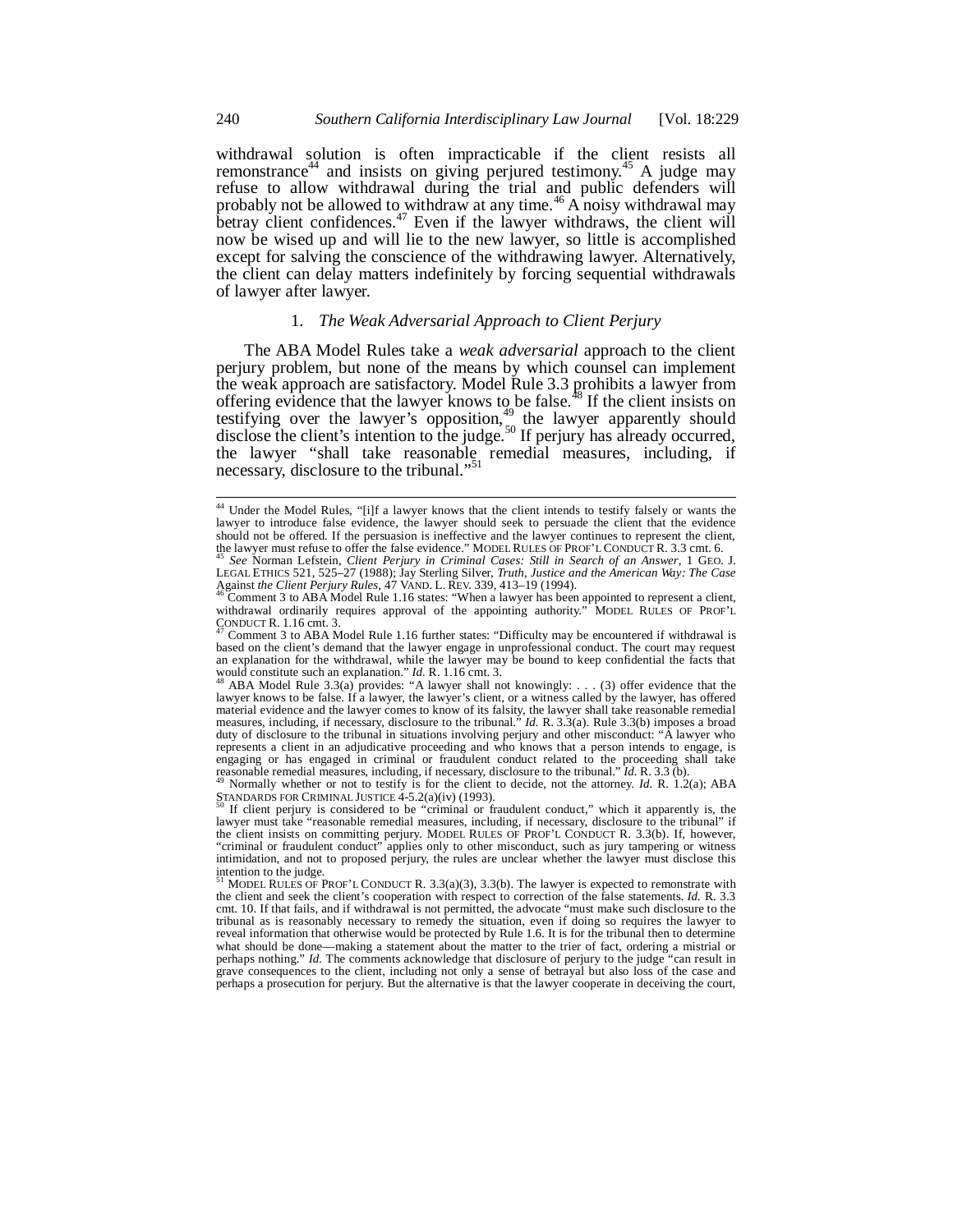-

But what is the judge supposed to do with this information, assuming the client insists that the testimony is *not* perjured? On that, the Model Rules are noncommittal. Rather than just take counsel's word for it, the judge (or a different judge) probably should conduct some sort of mini-trial that tests whether the client's testimony will be—or, in the case of testimony already introduced, was—perjured.<sup>52</sup> This mini-trial pits the lawyer against the client and destroys the relationship between them, perhaps necessitating the lawyer's withdrawal mid-trial.<sup>53</sup> Such a hearing would insure disclosure of a wide range of client confidences. It would force the attorney to be a witness in the same case the attorney is serving as counsel.<sup>54</sup> If the judge finds that the testimony will be perjured, the judge presumably would refuse to let the defendant testify, creating a serious issue on appeal of denial of the right of a criminal defendant to testify.<sup>55</sup> If the perjury has already occurred, presumably the judge will caution the jury to disregard the testimony or declare a mistrial, again seriously prejudicing the interests of a criminal defendant.

All in all, disclosure of proposed or completed perjury to the tribunal seems impractical.<sup>56</sup> However, it is supported by the Supreme Court's decision in *Nix v. Whiteside*. <sup>57</sup> In that case, counsel was certain that the defendant planned to offer perjured testimony. He threatened to go to the judge if the client committed perjury and also to impeach the client's testimony or to withdraw during the trial. The Supreme Court held that these threats did not add up to ineffective assistance of counsel and thus did not entail a due process violation. Dictum in *Nix* indicates that such behavior by the lawyer is *ethically* appropriate. "In short, the responsibility of an ethical lawyer, as an officer of the court and a key component of a system of justice, dedicated to a search for truth, is essentially the same whether the client announces an intention to bribe or threaten witnesses or

thereby subverting the truth-finding process which the adversary system is designed to implement." *Id.* R. 3.3 cmt. 11. The rule was different under the prior ABA Model Code of Professional Responsibility. *See* MODEL CODE OF PROF'L RESPONSIBILITY DR 7-102(B)(1) *and* ABA Comm. on Ethics & Prof'l Responsibility, Formal Op. 341 (1975), which states that the rules requiring confidentiality of client communication trump the obligation to disclose completed perjury to the judge. *See also* ABA Comm. on Ethics & Prof'l Responsibility, Formal Op. 87-353; ABA STANDING COMM. ON ETHICS & PROFESSIONAL RESPONSIBILITY, FORMAL AND INFORMAL ETHICS OPINIONS 1983–1998 14, 16–20 (2000), which disapproves Opinion 341 and acknowledges that the Model Rules changed former law. <sup>52</sup> *See* Carol T. Rieger, *Client Perjury: A Proposed Resolution of the Constitutional and Ethical Issues*,

<sup>70</sup> MINN. L. REV. 121, 151–62; Lefstein, *supra* note 45, at 534–41; Silver, *supra* note 45, at 396–400. 53 Comment 15 to ABA Model Rule 3.3 acknowledges that the lawyer's compliance with the duty of candor may result "in such an extreme deterioration of the client-lawyer relationship that the lawyer can

no longer competently represent the client." MODEL RULES OF PROF'L CONDUCT R. 3.3 cmt. 15.<br><sup>54</sup> "A lawyer shall not act as advocate at a trial in which the lawyer is likely to be a necessary witness."<br>MODEL RULES OF PROF'L

MODEL RULES OF PROF'L CONDUCT R. 3.7(a).<br><sup>55</sup> See Rock v. Arkansas, 483 U.S. 44, 51 (1987) (establishing due process right of defendant to testify);<br>People v. Johnson, 72 Cal. Rptr. 2d 805 (Ct. App. 1998) (court denied due

defendant testify after counsel made clear that he thought the testimony would be perjured—but error not prejudicial). *See also* Rieger, *supra* note 52, at 128–43. <sup>56</sup> According to Dershowitz, lawyers "blow the whistle" on clients more frequently when they are

working pro bono or on court appointment, less frequently when they are being paid by the client. Alan Dershowitz, *Legal Ethics and the Constitution,* 34 HOFSTRA L. REV. 747, 753–54 (2006). Dershowitz bases this disturbing statement on anecdotal evidence. Monroe Freedman agrees with this critique. Monroe H. Freedman, *Getting Honest about Client Perjury*, 21 GEO. J. LEGAL ETHICS 133 (2008). 57 475 U.S. 157 (1986).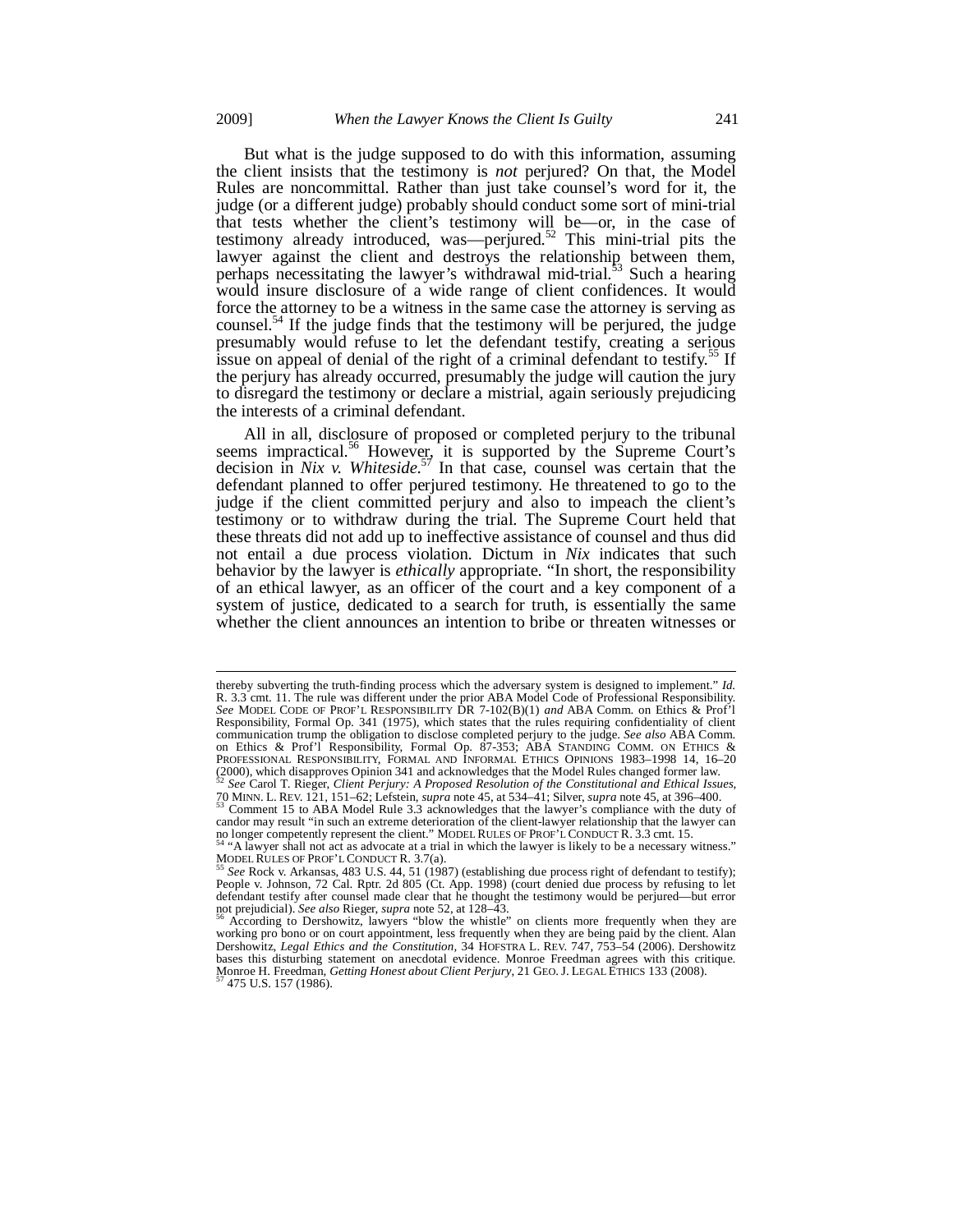jurors or to commit or procure perjury. No system of justice worthy of the name can tolerate a lesser standard."58

A number of states, including California, fall back on what is known as the narrative approach. The lawyer should not disclose the perjury to the judge but instead should allow the client to testify in narrative (without the usual questions and answers).<sup>59</sup> The lawyer should not refer to the client's perjured testimony in closing argument. The narrative approach was formerly incorporated in the ABA's Standards for Criminal Justice but was dropped in 1980.<sup>60</sup> Comments to the Model Rules disapprove of it, <sup>61</sup> as does *Nix v. Whiteside*. <sup>62</sup> This method of presentation tips off the judge and prosecutor to what is going on, but it is unclear what the jury will make of it. Given that the narrative gambit has appeared on television,  $63$  the jury may well catch on that the lawyer thinks the testimony is perjured.

The narrative approach is obviously suboptimal,  $64$  but may be the best way to implement a weak adversarial approach to the client perjury problem. It does less damage to the lawyer-client relationship than disclosure of potential perjury to the judge. Presenting perjured testimony in narrative form avoids the need for a mini-trial or the compelled silencing of the defendant or disclosure to the judge of confidential client information. It also does less damage to the justice system in the event that the lawyer is wrong about whether the client is lying. The narrative approach encourages the lawyer to remonstrate with the client not to take

1

<sup>58</sup> *Id.* at 174. The four concurring justices in *Nix* argued that the majority's dicta on legal ethics were unnecessary and improper, since the only issue in the case was ineffective assistance of counsel. 475 U.S. at 188–90. *See also* People v. DePallo, 754 N.E.2d 751 (N.Y. 2001), in which the New York court approved counsel's disclosure of completed perjury to the judge after both sides had rested; the client

was not present during this disclosure.<br><sup>59</sup> See People v. Guzman, 248 Cal. Rptr. 467, 482–85 (Cal. 1988) (approving the narrative approach and distinguishing *Nix*); *Johnson*, 72 Cal. Rptr. 2d 805 (narrative approach is best accommodation of competing interests). In Kentucky and Massachusetts, counsel should disclose the likelihood of perjured testimony to the court and the testimony should then be presented in narrative form, but counsel should not withdraw from the courtroom. Brown v. Commonwealth, 226 S.W.3d 74 (Ky. 2007); Commonwealth v. Mitchell, 781 N.E.2d 1237 (Mass. 2003). New York also approves this approach. People v. Andrades, 828 N.E.2d 599 (N.Y. 2005) (narrative presentation of testimony at confessionsuppression hearing); *DePallo*, 754 N.E.2d 751 (narrative testimony to which counsel did not refer in closing argument). In European criminal law, defendant narrativity is the norm. The defendant is encouraged to testify at his trial and is not placed under oath. *See, e.g.*, Mirjan Damaška, *Presentation of* Evidence and Factfinding Precision, 123 U. PA. L. REV. 1083, 1088–90 (1975).

*Evidence and Factfinding Precision*, 123 U. PA. L. REV. 1083, 1088–90 (1975). 60 *See* FREEDMAN & SMITH, *supra* note 41 at 166–69; Lefstein, *supra* note 45, at 523 n.12; Lowery v. Cardwell, 575 F.2d 727, 730 n.3 (9th Cir. 1978); *Guzman*, 248 Cal. Rptr. at 484 n.8.<br><sup>61</sup> The comments to the ABA Model Rules disapprove of the narrative approach but defer to contrary

state law: "The duties stated in paragraphs (a) and (b) [not to offer evidence the lawyer knows to be false] apply to all lawyers, including defense counsel in criminal cases. In some jurisdictions, however, courts have required counsel to present the accused as a witness or to give a narrative statement if the accused so desires, even if counsel knows that the testimony or statement will be false. The obligation of the advocate under the Rules of Professional Conduct is subordinate to such requirements." MODEL RULES OF PROF'L CONDUCT R. 3.3 cmt. 7.<br><sup>62</sup> *Nix*, 475 U.S. at 170 n.6. Lefstein criticizes the *Nix* Court's negative treatment of the narrative

approach. Lefstein, *supra* note 45, at 541–50. Professor Peter Henning casts a grudging vote in favor of narrativity. See Peter J. Henning, *Lawyers, Truth, and Honesty in Representing Clients*, 20 NOTRE<br>DAME J. L. ETHICS & PUB. POL'Y 209, 266 (2006).<br><sup>63</sup> The Practice: Dog Bite (ABC television broadcast Oct. 4, 1997). Eugene

legged mugger who insisted on giving false testimony. Young insisted the testimony be given in narrative form.<br><sup>64</sup> There are grave risks even to guilty defendants in permitting them to ramble unguided by counsel,

particularly at the penalty phase of the trial.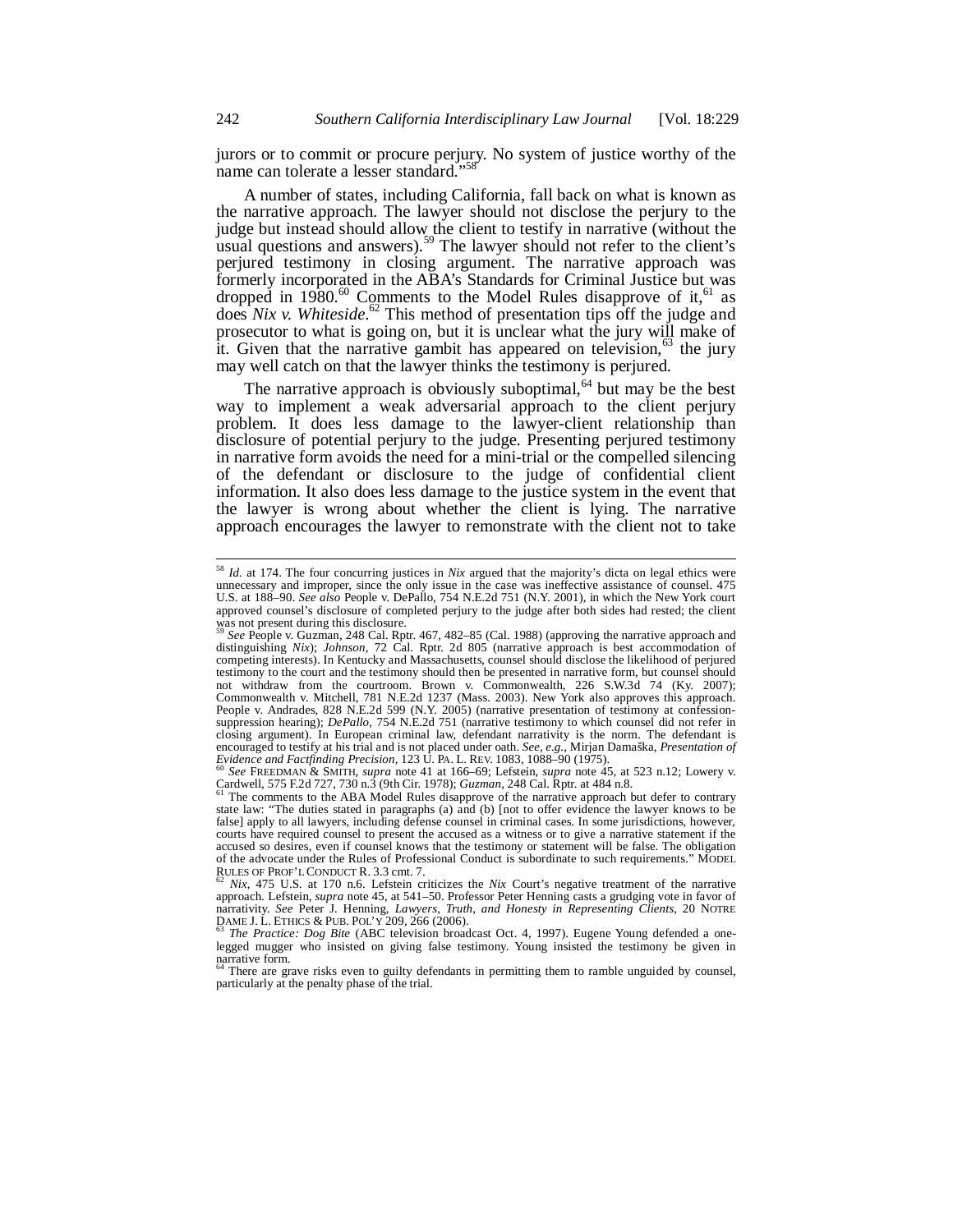the stand and commit perjury. And the lawyer has some leverage here, given that the jury may figure out that something is amiss from the narrative presentation and counsel's failure to argue the defendant's story during closing argument. Narrativity allows the judge, during sentencing, to take account of the probably-perjured testimony. Yet this approach preserves the client's right to tell the story as the client sees it, and somewhat minimizes the chances that the jury will acquit a guilty person as compared to presentation of the perjured testimony in normal question-andanswer form.

### 2. *The Strong Adversarial Approach to Client Perjury*

Under the *strong adversarial* approach, if remonstrance fails, counsel should introduce the testimony known to be perjured in the normal question-and-answer format. Monroe Freedman is the leading advocate of this approach.<sup>65</sup> Freedman argues that his approach will facilitate lawyerclient communication, because it allows the lawyer say to the client: "Tell me the whole truth; I won't use the information to your disadvantage no matter what happens at trial." He argues that the resulting candor will enhance communication between lawyer and client in *all* cases, including those in which a guilty client knows enough not to confess to the lawyer.<sup>67</sup> The present system, of course, strongly motivates lawyers to avoid finding out the truth and encourages smart clients to lie to their lawyers.<sup>67</sup> As long as the lawyer is not certain of the client's guilt, the lawyer can disingenuously conduct a zealous defense, freely presenting the client's probably perjured testimony. As a result, under the existing system that discourages the client from admitting factual guilt, the lawyer is left in the dark about what really happened and may overlook legitimate defenses.<sup>68</sup>

<sup>&</sup>lt;sup>65</sup> Monroe Freedman favors a strong adversarial approach to all of the ethical dilemmas discussed in this Article. His position is based on the privilege against self-incrimination, the critical value of trust and confidence between lawyer and client, and the de facto effects of weak adversarial rules on poor clients. *See* FREEDMAN & SMITH, *supra* note 41 at 159–95; Monroe H. Freedman, *Professional Responsibility of the Criminal Defense Lawyer: The Three Hardest Questions*, 64 MICH. L. REV. 1469 (1966) [hereinafter *The Three Hardest Questions*]. *See also* Silver, *supra* note 45. On entirely different grounds arising from the lawyer's moral duty to minister to the client, Thomas Shaffer argues that the lawyer should allow the client to commit perjury if remonstrance has failed. The lawyer should neither withdraw nor disclose the perjury but should not argue the client's false account to the jury. SHAFFER, *supra* note 23, at 93–104. *See also* JAMES S. KUNEN, "HOW CAN YOU DEFEND THOSE PEOPLE?": THE MAKING OF A CRIMINAL LAWYER 188–89 (Random House, Inc. 1983) (asserting that everybody involved with criminal trials including the police, the witnesses, and the jurors are lying much of the time, so a little more perjury won't make much difference). For excellent literary treatments of the subtle issues relating to subornation of perjury, see Joyce Carol Oates, *Do with Me What You Will*, *in* THE BEST AMERICAN MYSTERY STORIES OF THE CENTURY 556 (Tony Hillerman ed., Houghton Mifflin Co. 2000); ROBERT TRAVER, ANATOMY OF A MURDER 35, 44–49 (St. Martin's Press 1958). *But see The Three Hardest Questions*, *supra*, at 1478–82; FREEDMAN & SMITH, *supra* note 41, at 211–14 (approving lawyer's conduct in *Anatomy of a Murder*); KUNEN, *supra*, at 244, 256 (lawyer's admission that he suggested a fictitious defense to the defendant and that he erred in doing so).

<sup>66</sup> FREEDMAN & SMITH, *supra* note 41, at 161–64, 169; *The Three Hardest Questions*, *supra* note 65, at 1470–74. Indeed, Freedman argues that this approach will produce less perjury rather than more because the lawyer will more often be aware that the client intends to commit perjury and thus can try to talk the client out of it.

<sup>&</sup>lt;sup>67</sup> See supra note 41.<br><sup>68</sup> Simon challenges Freedman on this point, arguing that clients almost always manage to communicate essential information to the lawyer without confessing guilt. Simon, *Ethics of Criminal Defense*, *supra* note 32, at 1719–21. Gillers also challenges Freedman's policy arguments. Stephen Gillers, *Monroe*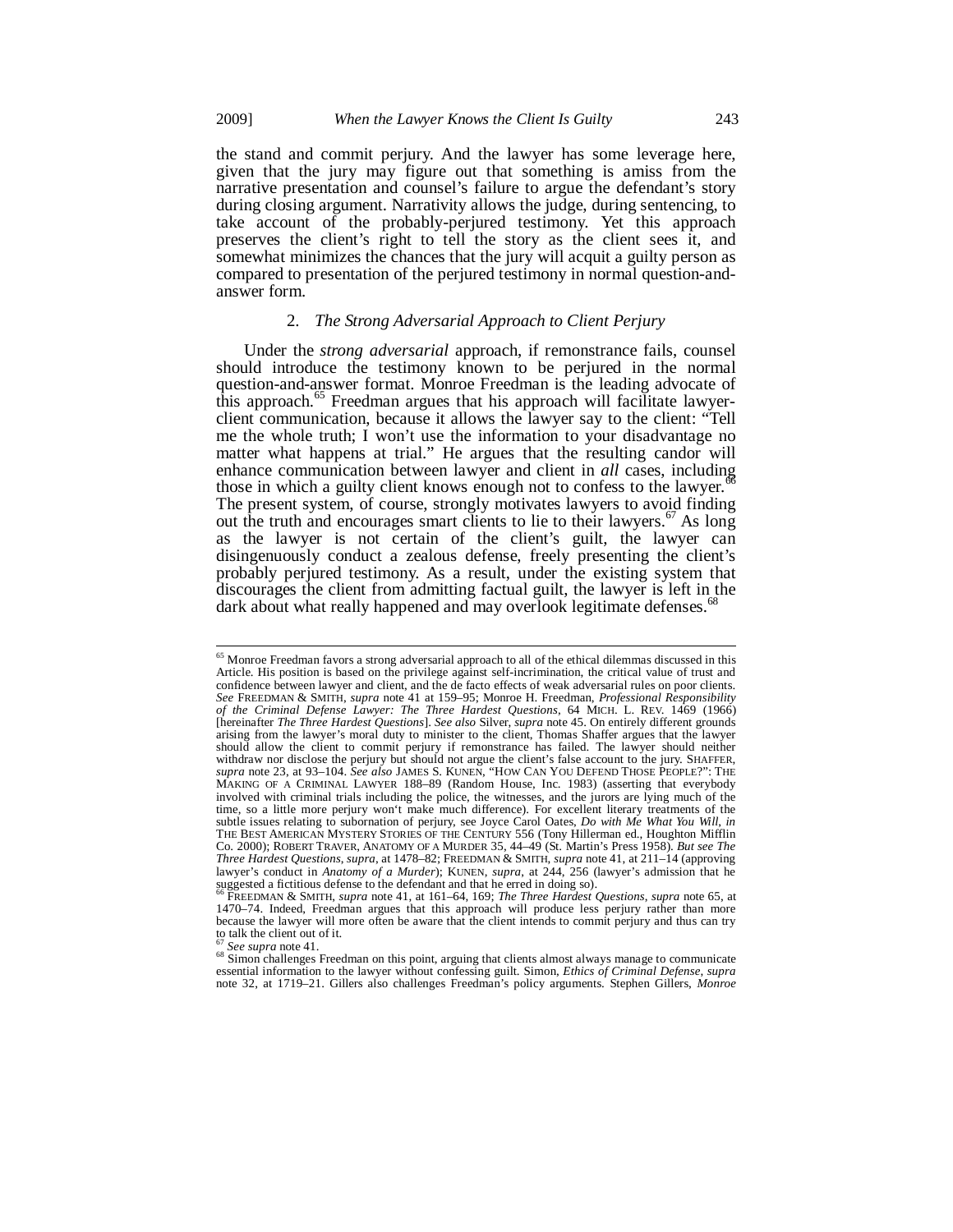#### 3. *Discretion to Choose Between Weak and Strong Approaches*

This Article contends that defense lawyers should have discretion to adopt the strong or the weak approach. The discretionary approach recognizes that some criminal defense lawyers agree with Freedman's strong adversarial line.<sup>69</sup> Others prefer a weak adversarial solution (either the ABA Model Rules or the narrative approach). The discretionary approach allows lawyers to follow the promptings of their conscience and furnishes them with substantial cover from professional and personal criticism no matter which route they follow.<sup>70</sup> It also takes account of the fact that it is difficult, in many cases, for a lawyer to know with sufficient certainty whether a client's testimony is or will be perjured (e.g., where the client has abruptly changed his story).

#### B. CROSS-EXAMINING TRUTHFUL WITNESSES

The Model Rules maintain a discreet silence on the question of whether a lawyer can impeach a witness whom the lawyer knows is truthful.<sup>7</sup> However, the ABA's non-binding Standards for Criminal Justice take a *strong adversarial* position: "Defense counsel's belief *or knowledge* that the witness is telling the truth does not preclude cross-examination."<sup>72</sup> Thus

l

issue. *See* RESTATEMENT OF THE LAW GOVERNING LAWYERS §106 cmt. c (2007) ("A particularly difficult problem is presented when a lawyer has an opportunity to cross-examine a witness with respect to testimony that the lawyer knows to be truthful, including harsh implied criticism of the witness's testimony, character, or capacity for truth-telling. . . . Moreover, a lawyer is never required to conduct such examination, and the lawyer may withdraw if the lawyer's client insists on such a course of action in a setting in which the lawyer considers it imprudent or repugnant."). This comment appears to draw no distinction between civil and criminal cases.

*Freedman's Solution to the Criminal Defense Lawyer's Trilemma Is Wrong as a Matter of Policy and* Constitutional Law, 34 HOFSTRA L. REV. 821, 826–31 (2006).

<sup>&</sup>lt;sup>ov</sup> See Friedman, *supra* note 42.<br><sup>70</sup> See Farrow, *supra* note 27 (urging a model of professionalism that allows lawyers to make moral choices including preferring interest of third parties over those of client); Green & Zacharias, *Permissive Rules*, *supra* note 33 (distinguishing a lawyer's professional conscience from personal moral code); W. Bradley Wendel, *Institutional and Individual Justification in Legal Ethics: The Problem of Client Selection*, 34 HOFSTRA L. REV. 987 (2006). Wendel argues that the rules of law practice should determine whether lawyers should be permitted to make particular moral choices or whether such choices are precluded. Once the rules of practice establish the permissibility of such choices, the lawyer cannot be criticized for making them. "[I]t is essential to build some limited capacity for the exercise of moral discretion into the normative framework of the legal profession, as a safety valve to prevent catastrophic moral breakdowns in the system. One way to do this is to recognize plural visions of professional excellence within the role of lawyer, so that people can opt into different sub-roles, as it were, which express different sorts of moral virtues." *Id.* at 992. "There may also be a middle ground here, [between requiring lawyers to act in ways morally offensive to them and allowing them to decide all issues based on their own moral judgments] in which the professional role establishes some limitation on the extent of moral discretion that would be permissible in ordinary life, but which also provides some breathing space for plural conceptions of professional identity to be developed." *Id.* at 1016.<br><sup>71</sup> The Restatement of the Law Governing Lawyers appears to take a weak adversarial position on this

<sup>&</sup>lt;sup>72</sup> ABA STANDARDS FOR CRIMINAL JUSTICE 4-7.6(b) (1993) (emphasis added). The 1979 version of the same standard included the qualification that the lawyer's belief about the witness' truthfulness "should, if possible, be taken into consideration by counsel in conducting the cross-examination." And the 1974 version of the Standard provided that the lawyer "should not misuse the power of cross-examination or impeachment by employing it to discredit or undermine a witness if he knows the witness is testifying truthfully." Thus the Standards have reversed themselves 180 degrees. The actual practice of lawyers appears to support the position taken by the current Standards. *See* Friedman, *supra* note 42, at 71. Friedman's survey indicated that ninety-six percent of the lawyers would affirmatively attempt to make a truthful witness appear to be untruthful or mistaken as opposed to merely testing the government's case.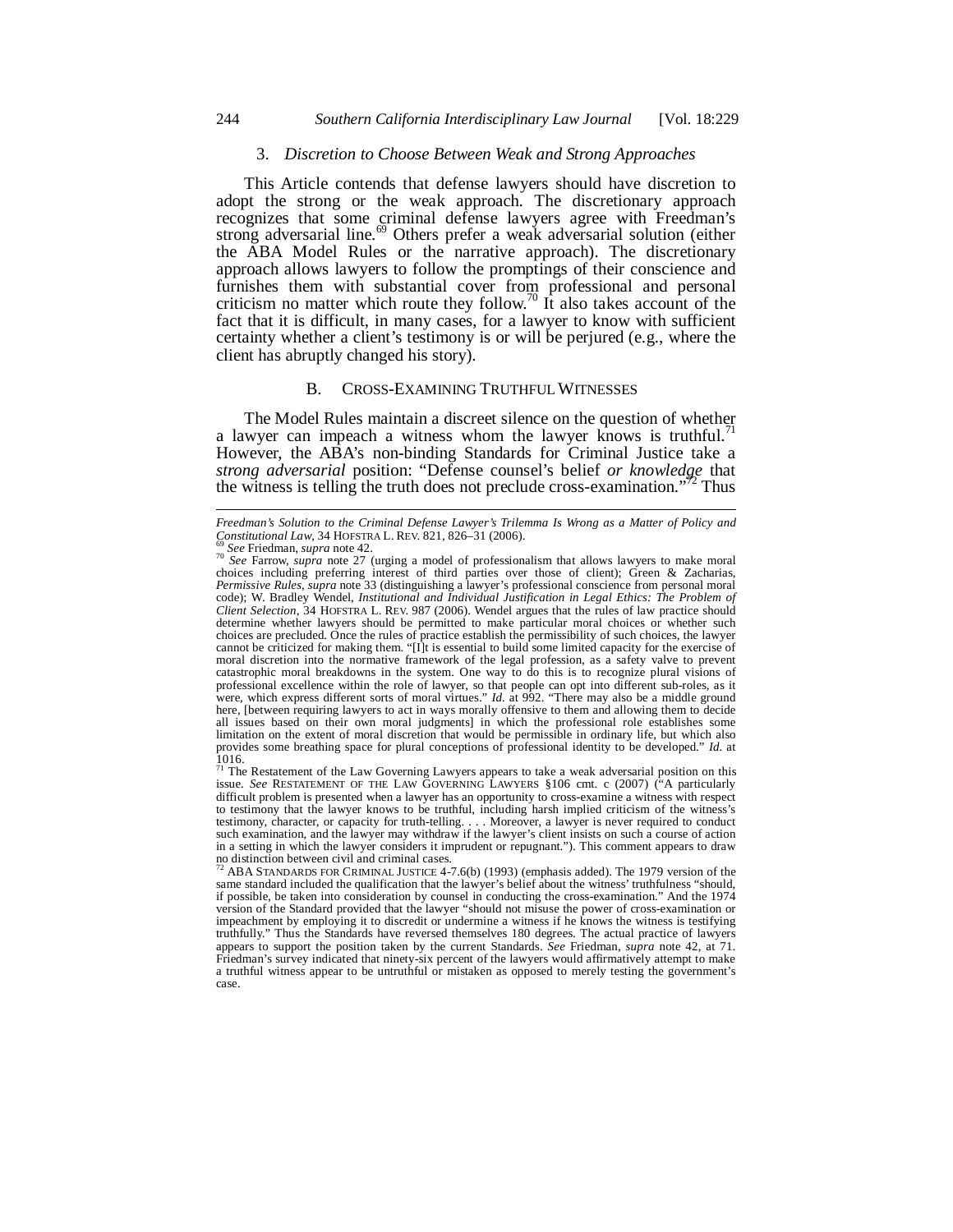the Standards appear to direct lawyers to cross-examine a witness as if the lawyer does not know the client is guilty and the witness is truthful, as Phillips did in *Courvoisier* and Feldman did in *Westerfield*, even if doing so destroys a witness's reputation or casts blame for committing the crime on the witness.'

The strong adversarial approach taken by the Standards on the question of cross-examination seems inconsistent with the prohibition in the Model Rules on introducing direct testimony that the lawyer knows is perjured.<sup>4</sup> Impeachment of the testimony of a witness whom the lawyer knows to be truthful has the same practical effect as the introduction of perjured direct testimony. It can mislead the jury and impede the truth-finding process. If anything, the cross-examination of a truthful witness seems worse because of the risk that it can damage the witness's reputation. Moreover, a lawyer cross-examines with active, leading questions, whereas on direct the lawyer asks non-leading questions. Thus the lawyer takes a more active role in eliciting misleading responses on cross than in eliciting false testimony on direct. Yet, perhaps because perjury and subornation of perjury are crimes, ethicists and rule draftsmen take seemingly inconsistent positions.<sup>7</sup>

In the legal ethics literature, John Mitchell,<sup>76</sup> Abbe Smith,<sup>77</sup> and Monroe Freedman<sup>78</sup> are the leading spokesmen for the strong adversarial view. Mitchell argues that strong adversarialism has a tonic effect on the system of criminal justice. The likelihood that a defense lawyer will mount an aggressive defense forces law enforcement to respect the "legal screens" of the criminal justice system by insisting on thorough investigation or by dismissing weak cases. Also a strong defense teaches that every criminal defendant will be treated with respect rather than merely shuffled through the system as quickly as possible.

A number of ethicists, including Harry Subin,<sup>79</sup> William Simon,<sup>80</sup> David Luban,<sup>81</sup> Deborah Rhode,<sup>82</sup> and Murray Schwartz,<sup>83</sup> favor the weak

<sup>73</sup> In Trollope's *Orley Farm*, a strong adversarial lawyer crushes a witness on cross-examination, even though he is certain the witness is telling the truth. This inflicts severe psychological harm on the witness and detrimentally affects his entire life. ORLEY FARM, *supra* note 23, at vol. II, pp. 312–18,  $373 - 83.$ 

<sup>74</sup> *See* MONROE H. FREEDMAN, LAWYERS' ETHICS IN AN ADVERSARY SYSTEM 44–46 (The Bobbs-Merrill Co., Inc. 1975) [hereinafter FREEDMAN, LAWYERS' ETHICS] (pointing out inconsistency of prohibition on introducing perjured testimony with allowing cross-examination of truthful witness); Murray L. Schwartz, *On Making the True Look False and the False Look True*, 41 SW. L.J. 1135, 1138 (1988) (linking rules on perjury with rules on impeachment).

<sup>75</sup> *See, e.g.*, A. Kenneth Pye, *The Role of Counsel in the Suppression of Truth*, 1978 DUKE L.J. 921,

<sup>942–45, 947–57 (</sup>distinguishing the two situations).<br><sup>76</sup> John B. Mitchell, *Reasonable Doubts Are Where You Find Them: A Response to Professor Subin's*<br>*Position on the Criminal Lawyer's "Different Mission,"* 1 GEO. J. LEG *Attorney—New Answers to Old Questions*, 32 STAN. L. REV. 293 (1980). 77 *See* Abbe Smith, *Defending Defending: The Case for Unmitigated Zeal on Behalf of People Who Do* 

*Terrible Things*, 28 HOFSTRA L. REV. 925, 948–57 (2000) (defense lawyers should not hold back from using homophobic or racist defenses, no matter how damaging to witnesses and regardless of moral concerns).<br><sup>78</sup> The Three Hardest Questions, supra note 65, at 1474–75.

<sup>&</sup>lt;sup>78</sup> The Three Hardest Questions, supra note 65, at 1474–75.<br><sup>79</sup> Harry I. Subin, *The Criminal Lawyer's "Different Mission": Reflections on the "Right" to Present a False Case*, 1 GEO. J. LEGAL ETHICS 125 (1987). 80 Simon, *Ethics of Criminal Defense*, *supra* note 32 (arguing that criminal defense lawyers should not

engage in any form of deception).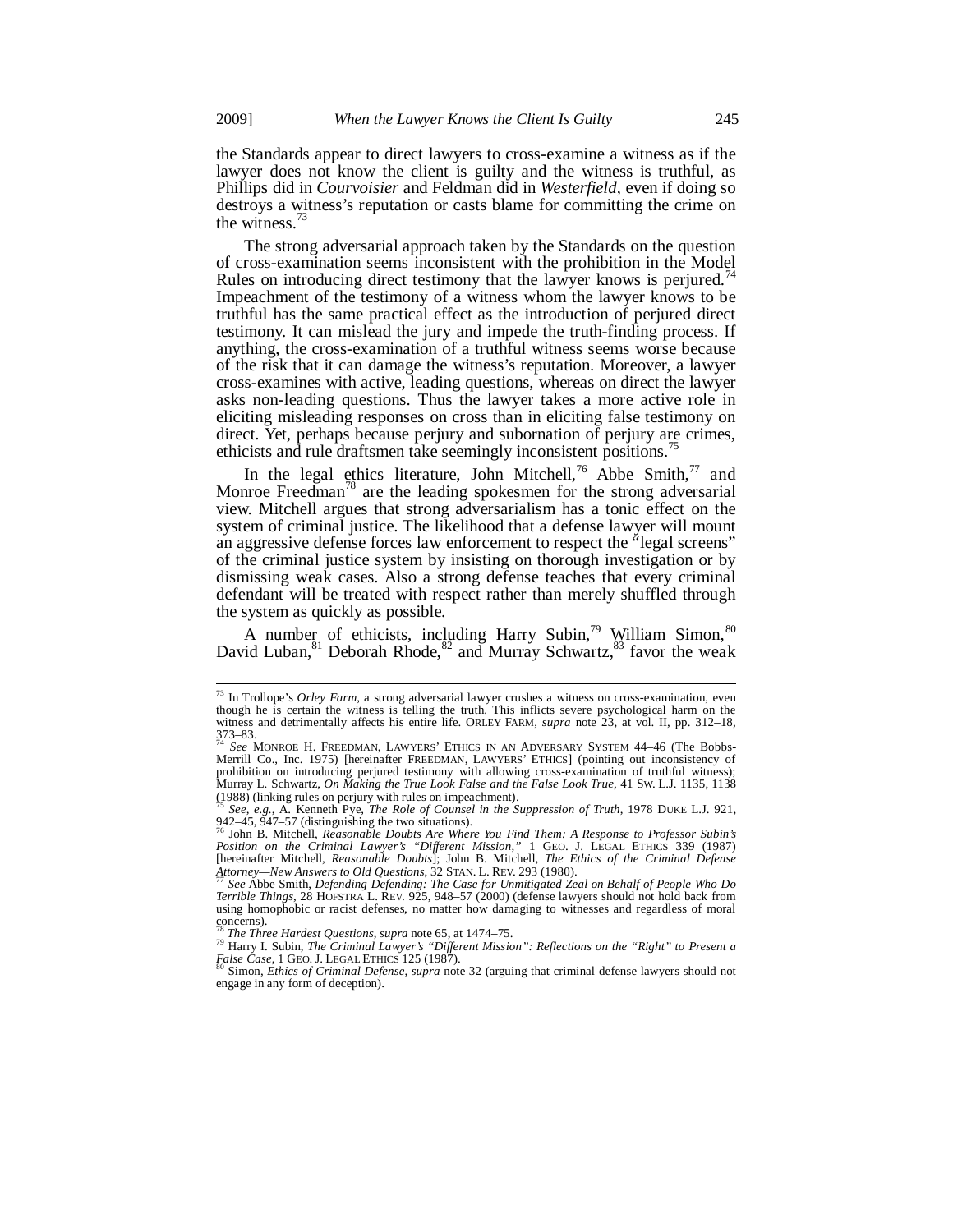adversarial position. $84$  They argue that a lawyer's cross-examination of a witness whose direct testimony is known to be truthful should be limited to undermining the prosecution's reasonable doubt case (e.g., by questioning whether the witness accurately perceived the events to which the witness testified). Weak adversarialists argue that the lawyer should not crossexamine prosecution witnesses in a way that supports a theory of the facts that the lawyer knows to be false, that harms the reputation of witnesses who the lawyer knows to be truthful, or that attempts to cast blame on persons the lawyer knows to be innocent. Their argument is that aggressive defense tactics may lead to acquittal of the guilty and harm to the reputation or psyche of a truthful witness, $85$  neither of which promotes any valid societal interest.<sup>86</sup>

Once again, this Article suggests that the ethical rules should provide a defense lawyer with discretion to do less than the lawyer's best on crossexamination when the lawyer knows that the client is factually guilty and the witness is truthful. A lawyer who wishes to take the weak adversarial approach should question truthful witnesses in order to establish that the prosecution has failed to prove guilt beyond a reasonable doubt, but need go no further. However, a lawyer who opts for the strong adversarial approach can conduct a full throttle cross. Some lawyers may decide to make a case-by-case determination of which approach to pursue. For example, a weak adversarialist might conduct an all-out defense when the guilty client would be subjected to a grossly excessive punishment (such as life imprisonment for a non-violent crime under three-strike laws) or

 $\overline{a}$ 

<sup>81</sup> Luban's position in favor of weak adversarialism in cross-examining truthful witnesses is limited to rape cases. David Luban, *Partisanship, Betrayal and Autonomy in the Lawyer-Client Relationship: A Reply to Stephen Ellmann*, 90 COLUM. L. REV. 1004, 1018–43 (1990). Aggressive cross of a rape victim on the issue of consent (and on issues of prior sexual history where this is permitted by rape shield laws) can have a detrimental psychological effect on the victim and will deter other rape victims from complaining to the police. However, Luban maintains the strong adversarial position with respect to the defense of crimes other than rape. *See* David Luban, *Are Criminal Defenders Different?*, 91 MICH. L.

<sup>82</sup> RHODE, *supra* note 32, at 100–03.<br><sup>83</sup> Schwartz, *supra* note 74, at 1145 (defense lawyers should be permitted to cross-examine only for the purpose of undermining the certainty of the truthful witness's testimony).

Even David Mellinkoff (generally an unabashed strong adversarialist) had reservations about Phillips's cross-examination of Piolaine in *Courvoisier*. In uncharacteristically guarded language, he wrote: "The anguish of the lawyers and their critics and friends points at least to some principle of accommodation, that the lawyer has no absolute duty to client inexorably separating him from the human race. The duty to client exists as part of a system of justice; and while that duty calls upon the lawyer to perform more than one task that purses some pious lips and gives some faint hearts the trembles, it does not ask him to forget that many generations of lawyers have practiced this profession and lived in honor among their neighbors." MELLINKOFF, *supra* note 1, at 218.

Mr. Furnival's cross-examination of John Kenneby in Trollope's *Orley Farm* is a vivid example of extreme psychological harm imposed on a witness known to be truthful. *See supra* note 73.<br><sup>86</sup> Under the Canadian Code of Professional Conduct, if a client has confessed to the lawyer, the latter

must not suggest that some other person committed the offense or adduce any evidence that, by reason of the client's admissions, the lawyer believes to be false, nor set up an affirmative case inconsistent with such admissions. "Such admissions will also impose a limit upon the extent to which the lawyer may attack the evidence for the prosecution. The lawyer is entitled to test the evidence given by each individual witness for the prosecution and argue that the evidence taken as a whole is insufficient to amount to proof that the accused is guilty of the offense charged, *but the lawyer should go no further than that*." CAN. CODE OF PROF'L CONDUCT ch. IX cmt. 11 (emphasis added). *See* ALLAN C. HUTCHINSON, LEGAL ETHICS AND PROFESSIONAL RESPONSIBILITY 152-57 (Publ'ns for Prof'ls 1999); GAVIN MACKENZIE, LAWYERS AND ETHICS §7.4 (Carswell Legal Publ'ns 2005).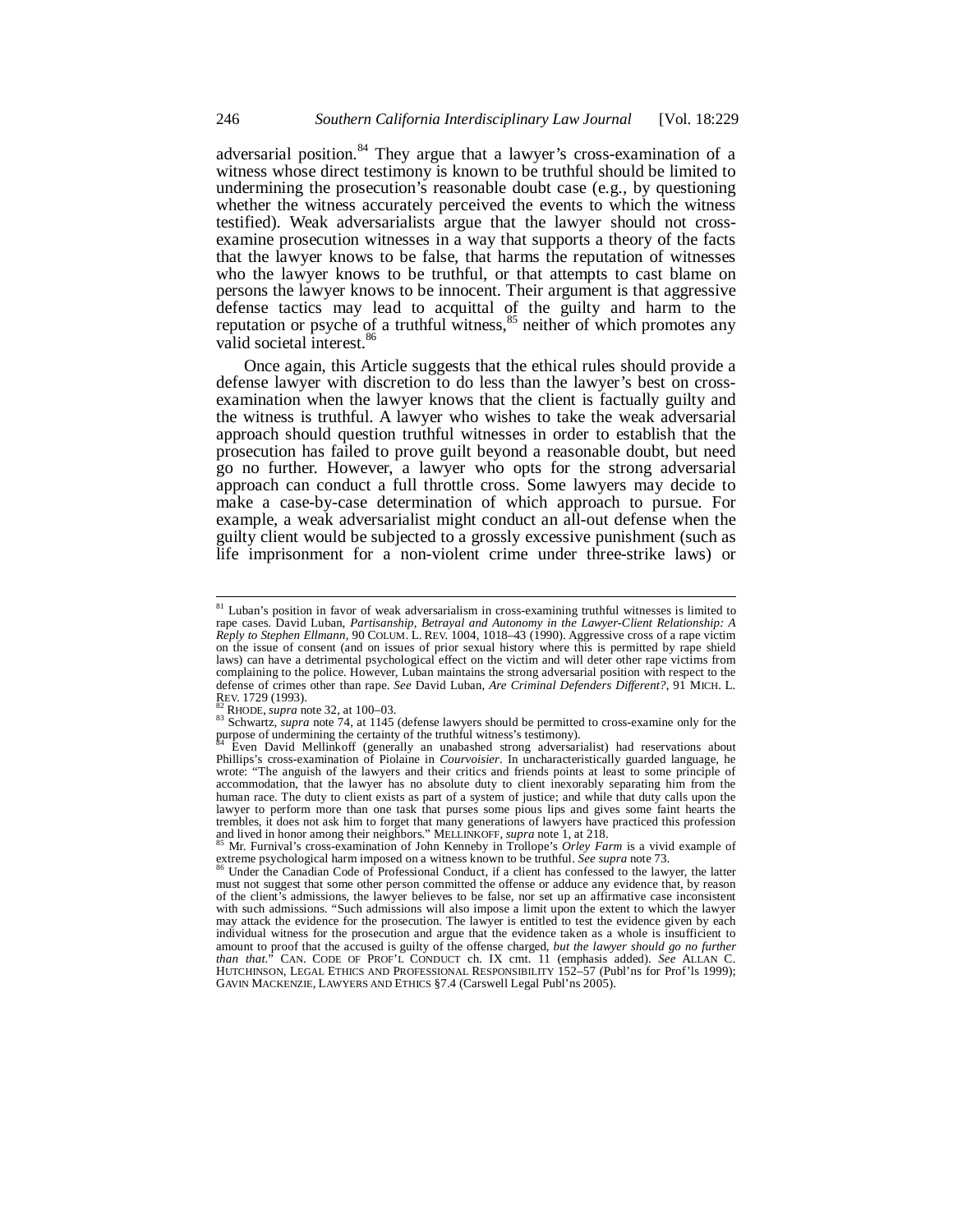possibly in a death penalty case. $87$  It allows lawyers like Luban to conduct a strongly adversarial defense in most criminal cases but less than that in a rape case.<sup>88</sup>

The option approach recognizes that the line between questioning a witness to establish reasonable doubt and questioning a witness to establish a false defense can be difficult to draw, a point that John Mitchell has made persuasively.89 However, sometimes that line is fairly clear. Thus Phillips should have had discretion not to ask questions designed to establish that Piolaine was a liar or that her hotel was a gambling den, and Feldman should have had discretion not to expose the lifestyle of Danielle's parents. Such cross-examination gravely harms the witness with no compensating benefit to the truth-finding process of the criminal justice system.

#### C. INTRODUCING DIRECT TESTIMONY THAT THE WITNESS THINKS IS CORRECT BUT THE LAWYER KNOWS WOULD ESTABLISH A FALSE **DEFENSE**

The defense of a client that the lawyer knows is guilty may include the presentation of direct testimony from a witness—often an expert witness that the witness thinks is truthful and correct. The lawyer, however, knows that the testimony, if accepted, would establish a false defense. During Feldman's defense of Westerfield, for example, he presented the testimony of three entomologists concerning the time of the victim's death.<sup>90</sup> The witnesses thought their testimony was correct, but Feldman knew better.

The arguments concerning the propriety of presenting such evidence parallel those relating to the presentation of perjured direct testimony and cross-examination of truthful witnesses. A strong adversarialist sees no problem in presenting evidence that the witness believes is truthful, since the client should not be penalized because of his confidential confession of guilt to the lawyer.<sup>91</sup> A weak adversarialist believes that it is improper to construct a false defense, whether or not through testimony that the witness thinks is truthful.<sup>92</sup> Like introducing perjured testimony or cross-examining

 $\overline{a}$ 

<sup>&</sup>lt;sup>87</sup> Simon argues for ad hoc strong adversarialism in cases involving disproportionate punishment or the death penalty. Simon, *Ethics of Criminal Defense*, *supra* note 32, at 1722–28. *See also* Barbara Allen Babcock, *Defending the Guilty*, 32 CLEV. ST. L. REV. 175, 178–79 (1983). Our view generalizes Simon's: we would allow criminal defense lawyers discretion to pursue strong or weak adversarial tactics when they are certain the client is guilty.<br><sup>88</sup> See supra note 81.<br><sup>89</sup> Mitchell, *Reasonable Doubts*, *supra* note 76, at 343–46, 351–59.

<sup>&</sup>lt;sup>90</sup> See supra text accompanying note 14.<br><sup>91</sup> A well-known example of truthful direct testimony arises in a Michigan ethics opinion. A defendant has admitted to his lawyer that he committed armed robbery. The victim testifies that the crime occurred at midnight, but the victim is mixed up about the time (possibly because the defendant hit him in the head). In fact the robbery occurred at 2 AM. Truthful witnesses will place the defendant in a poker game at midnight. Should defense counsel have the option not to call these witnesses, since their truthful testimony will establish an alibi that the lawyer knows to be false? The Ethics Committee determined that the lawyer should introduce the testimony. Mich. Bar Ass'n Ethics Op. CI-1164 (1987). However, we do not endorse the proposition that a criminal defense lawyer who is a strong adversarialist can introduce testimony of a witness (other than the client) that the lawyer knows is perjured, even though the strong adversarial option allows the lawyer to introduce perjured testimony from the client.

<sup>92</sup> *See* Henning, *supra* note 62, at 275–77 (disagreeing with the Michigan ethics opinion described in the previous note); Schwartz, *supra* note 74, at 1146–47.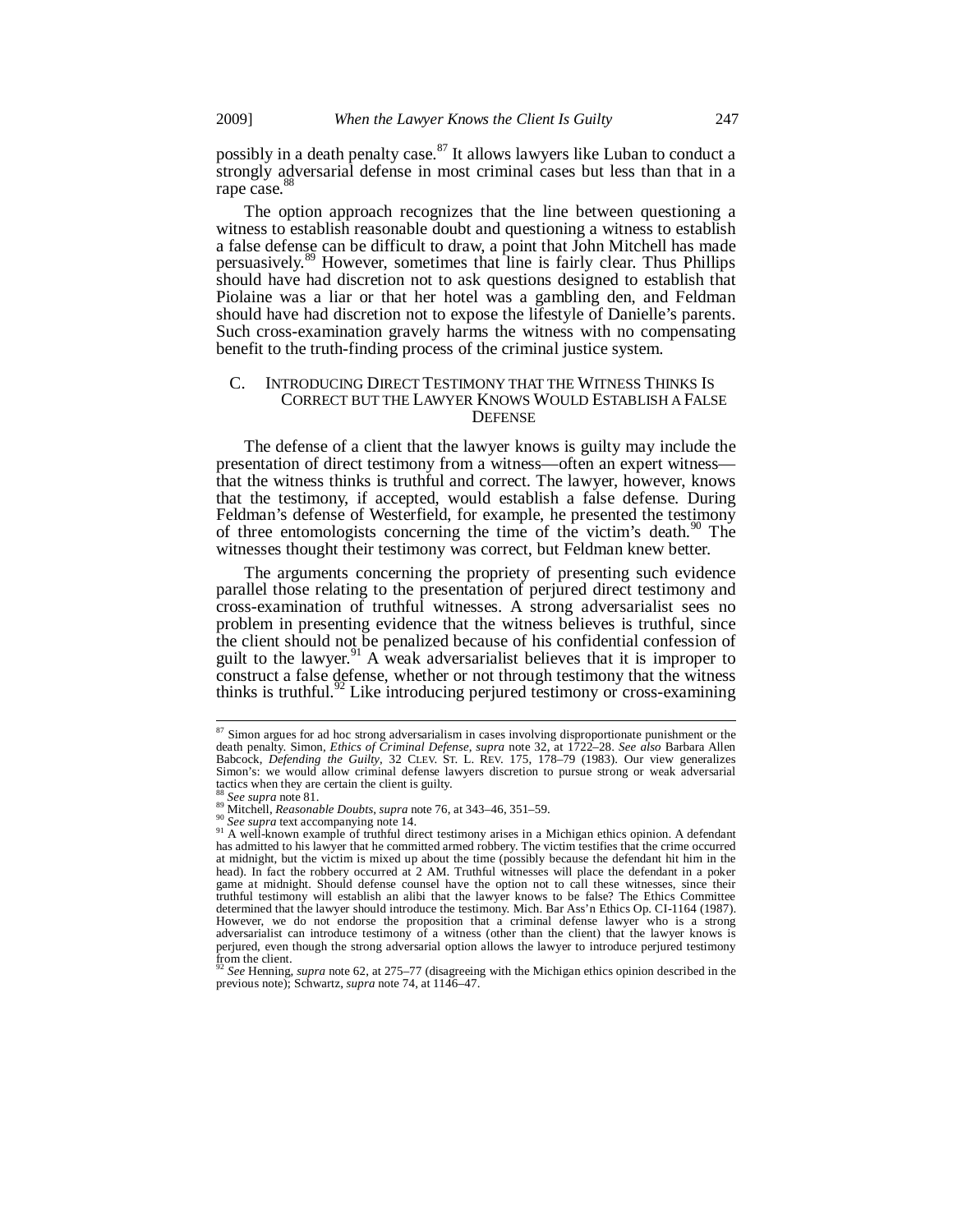a truthful witness in a way that damages the witness or creates a false defense, introducing truthful direct testimony to establish a false defense may result in acquittal of the guilty, a bad result that outweighs the incursion on the confidentiality of the client's communication.

#### D. CLOSING ARGUMENT

The prevailing view on closing argument is based on *strong adversarialism*. A criminal defense attorney should deliver the most convincing closing argument possible,  $93$  arguing all "reasonable inferences from the evidence in the record."<sup>94</sup> However, the lawyer should not state a personal belief in the client's innocence (so-called "vouching"), even though this anti-vouching principle may be honored more in the breach than in the observance.<sup>95</sup> Phillips's emotional closing in *Courvoisier*<sup>96</sup> took the strong adversarial approach.<sup>97</sup> A weak adversarialist may decide to do less than the lawyer's best in closing argument, arguing reasonable doubt, perhaps, but not constructing arguments based on the evidence that would tend to establish a defense the lawyer knows is false. For the reasons already stated, this Article suggests that defense lawyers should have discretion to choose either approach.<sup>98</sup>

# IV. DEFENDING THE GUILTY IN POPULAR CULTURE

# A. THE NO-ADVERSARIALISM MODEL

Popular culture rejects *both* strong and weak adversarialism. The issue of what good lawyers should do when they are certain that the client has committed some form of misconduct has arisen repeatedly in film as well as on television and in popular novels. The answer is clear. A good lawyer should *betray* the client. The defense lawyer's duty is to protect the public

<sup>93</sup> *See* Rosemary Nidiry, Note, *Restraining Adversarial Excess in Closing Argument*, 96 COLUM. L. REV. 1299 (1996). Nidiry's Note advocates restraining adversarial excesses in closing argument. It acknowledges that, under present practice, both criminal defense lawyers and prosecutors commonly engage in a variety of improper tactics in closing argument.

 $\overrightarrow{AB}$ A STANDARDS FOR CRIMINAL JUSTICE 4-7.7(a). James Kunen recounts such a case from his own experience. KUNEN, *supra* note 65, at 117. Slightly simplified, Kunen's hypothetical goes like this: Kunen's client Norman was arrested while loading stolen property onto the back seat of a borrowed car. The issue is whether Norman knew the property was stolen. Norman told Kunen that he had only the ignition key, not the trunk key, to the borrowed car, but this information never came up at the trial. In his closing, Kunen argued that if Norman knew the property was stolen, he would never have loaded it into the back seat of the car, but instead would have placed it in the trunk. However, Kunen knew that Norman did not have the trunk key. Thus, Kunen's closing was consistent with the evidence in the record, but the lawyer knew (from a confidential client communication) that the closing argument was based on false factual assumptions.

<sup>95</sup> ABA STANDARDS FOR CRIMINAL JUSTICE 4-7.7(b) ("Defense counsel should not express a personal belief or opinion in his or her client's innocence or personal belief or opinion in the truth or falsity of any testimony or evidence.").<br> $\frac{96}{2}$ See supra quoted text accompanying note 7.

<sup>96</sup> *See supra* quoted text accompanying note 7. 97 Similarly, Mr. Furnival's emotional closing argument in Lady Mason's case in Trollope's *Orley Farm* persuades the jury to acquit a client that he is certain is guilty. ORLEY FARM, *supra* note 23, at vol. II, pp. 323–30. 98 If counsel chooses the weak approach, the client should be warned in time to get another attorney. *See* 

*supra* Part II. However, this warning may come too late in the trial for the defendant to do anything about it other than to insist on giving the closing argument him or herself.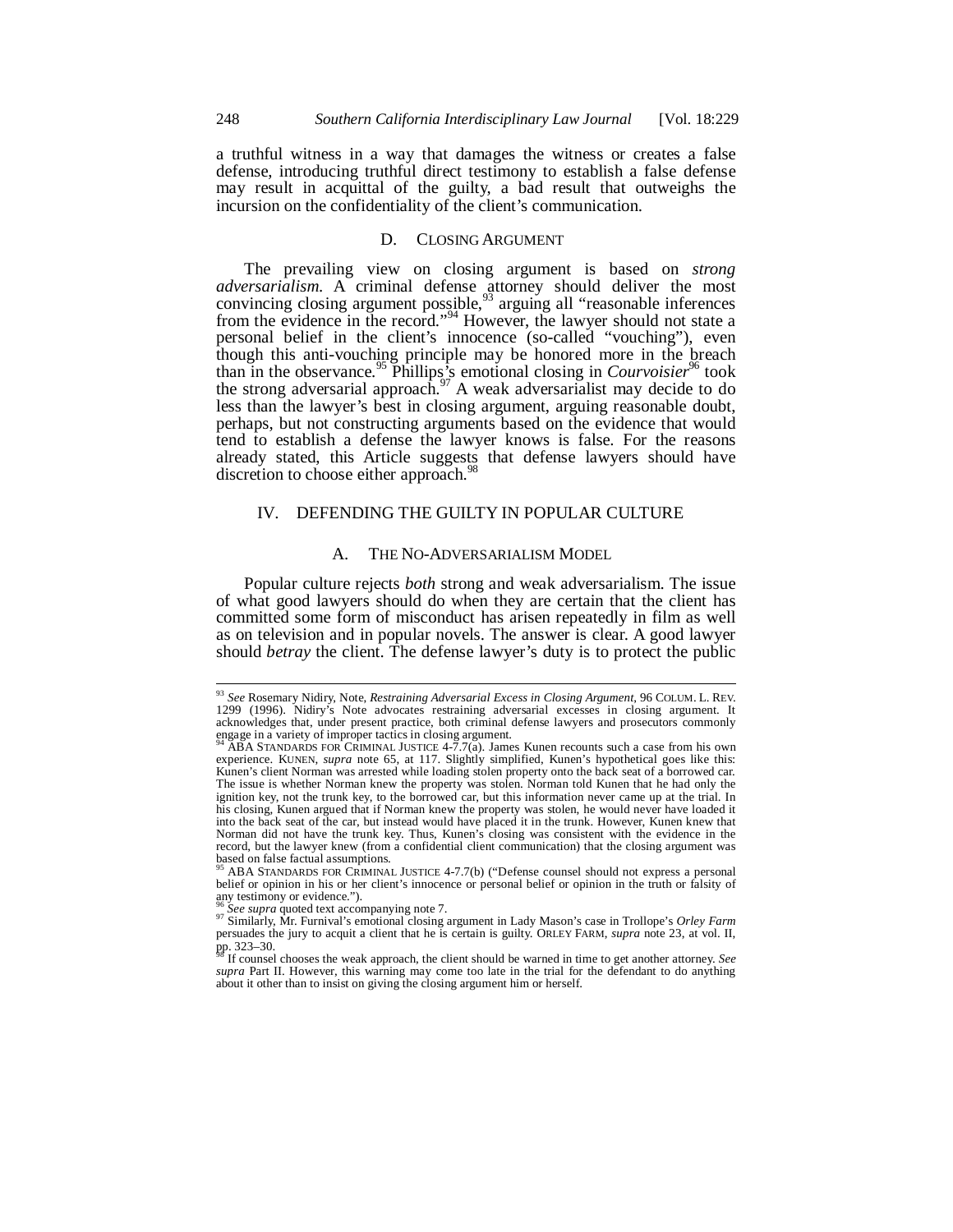from the danger that a wrongdoer might be acquitted. In civil cases, the defense lawyer's duty is to make sure the client does not escape either the dishonor resulting from its evil conduct or the obligation to pay handsomely for its wrongs.

Sometimes the good lawyer who wishes to betray the client can do it by tipping off the police to a critical witness who can demolish an alibi, by not making a motion to exclude evidence that is legally excludible, by not introducing exculpatory evidence, or by failing to effectively crossexamine a prosecution witness. If the guilty person has already been acquitted, the good lawyer should arrange another suitable punishment such as getting the client arrested and convicted for some other crime or by arranging for the client's death or, at a minimum, dishonor. In civil cases, the defense lawyer should pull off some stratagem to make sure the plaintiff wins and the defendant does not escape responsibility for its misdeeds.

Betrayal of evil clients in popular culture is an example of what William Simon refers to as "moral pluck." He points to numerous popular culture examples of lawyers who cut ethical corners in order to do what they perceive as the right thing, "a combination of transgression and resourcefulness in the service of virtue."<sup>99</sup> He argues that the centrality of "moral pluck" themes in pop culture evidences the public's acceptance of situational legal ethics in unusual and compelling situations in opposition to the black-letter commands of conventional legal ethics.<sup>10</sup>

The theme that a good lawyer betrays the bad client appears in novels, such as *The Lincoln Lawyer*,<sup>101</sup> and in quite a few movies<sup>102</sup> and episodes of television shows about law and lawyers including *Eli Stone*, *L.A. Law*, *The Practice*, *Law* & *Order*, *Boston Legal*, *Shark*, and *Close to Home*. 103 We select four illustrations drawn from the movies.

In the premiere episode of *Eli Stone*, a big-firm defense lawyer switches sides in a product liability case to represent the virtuous plaintiff at trial, thus opposing lawyers from his own firm. Needless to say, nobody sought the client's consent. *Eli Stone* (ABC television broadcast Jan. 31, 2008). In an episode of *L.A. Law* involving a tort action against a water company that poisoned the plaintiffs, the defense lawyer settles the case, then forces her client to clean up the contaminated ground water by threatening disclosure to the EPA. *Moral Pluck, supra* note 99, at 431–35. On *The Practice*, Berluti sells out a guilty client to the DA in order to win the DA's acquiescence in reopening another case involving an innocent client. *Id.* at 446 & n.66. In another episode, Berluti betrays a client's confidence to save the

l

<sup>99</sup> William Simon, *Moral Pluck*, 101 COLUM. L. REV. 421, 447 (2001) [hereinafter *Moral Pluck*]. For a broad survey of legal ethics in popular culture, see Carrie Menkel-Meadow, Can They Do That? Legal<br>Ethics in Popular Culture: Of Characters and Acts, 48 UCLAL. REV. 1305 (2001).<br><sup>100</sup> Simon states: "Moral Pluck [as articul

matter of duties to society, but rather of character and personal integrity. While philosophers have argued for this perspective abstractly, popular culture teaches it by urging us to identify imaginatively with an attractive figure and then confronting us with the damage to the character's commitments and self-conception that deference to authority sometimes would require." *Moral Pluck*, *supra* note 99, at 442–43.<br><sup>101</sup> MICHAEL CONNELLY, THE LINCOLN LAWYER (Little, Brown & Co. 2005).

<sup>&</sup>lt;sup>102</sup> In addition to the films discussed in the text, films that involve bad-client betrayals include *The* **Co.** 2005). *Advocate's Devil* (1997), *Guilty as Sin* (1993), *Class Action* (1991), the remake of *Cape Fear* (1991), *The Music Box* (1989), and *Criminal Law* (1988). Of course, not all defense lawyers in pop culture betray their guilty or evil clients. The notorious Billy Flynn in *Chicago* (2002) and in its predecessor *Roxie Hart* (1942) pulls out all the stops (including introduction of perjured testimony) to win acquittal of obviously guilty clients. In the great film *Counsellor at Law* (1933), lawyer George Simon finds himself in hot water with the Bar because he introduced alibi evidence that he knew was false. He did it to prevent the conviction and excessive punishment of a client who had numerous prior convictions.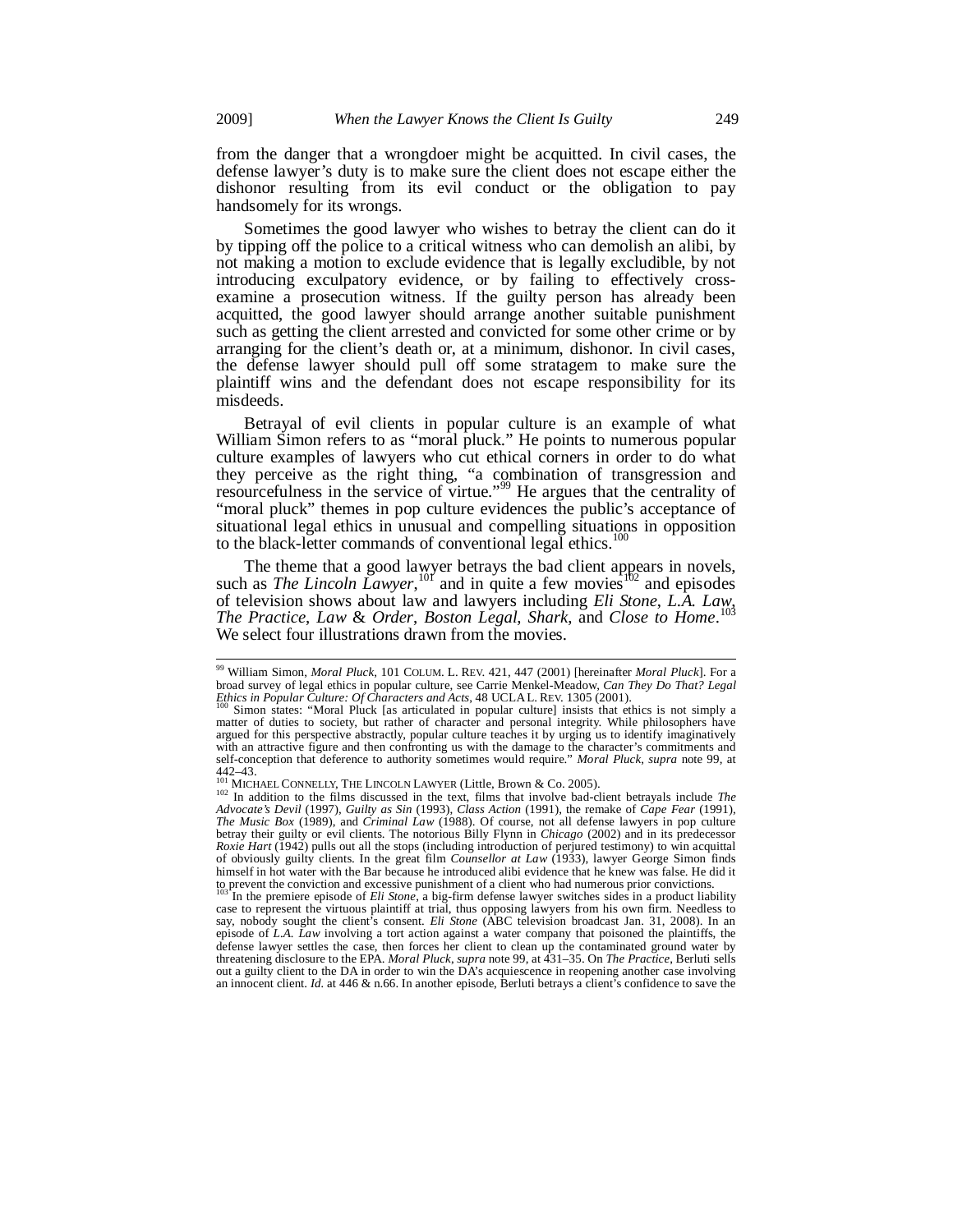In *Michael Clayton* (2007), big-firm defense lawyer Arthur Edens (Tom Wilkinson) goes off his medication and prepares to betray his client, U-North, after learning that the client failed to disclose a critical and damaging memo to the plaintiffs. Edens has been working for years to defend U-North in a huge class action. The undisclosed memo makes clear the client knew that its weed killer was also a person-killer, but it chose to go ahead and market the product anyway. After the client kills Edens to prevent him from publishing the critical memo and also attempts to kill law firm "fixer" Michael Clayton (George Clooney), Clayton finishes off the client by entrapping its general counsel (Tilda Swinton in an Oscar-winning performance) in a police sting. The actions taken by Edens and Clayton are classic examples of the no-adversarialism model in pop culture.

In *The Devil's Advocate* (1997), cocky lawyer Kevin Lomax (Keanu Reeves) wins every case. This isn't just good luck; he happens to be the Devil's son and so possesses supernatural powers. Early in the film, Lomax successfully defends Gettys, a high school teacher, against charges of sexually abusing a student named Barbara. Lomax destroys Barbara's credibility on cross examination, even though he is certain that she is telling the truth and that Gettys is guilty. (The basis for this belief is not that Gettys confessed but that he became aroused at seeing the victim on the stand.) Later Lomax goes to work for John Milton (Al Pacino), managing partner of a Wall Street firm—who in fact is Satan. After various supernatural shenanigans, Lomax finds himself again trying the Gettys case. This time Lomax withdraws in the middle of trial in order not to cross-examine Barbara. It is clear that he is selling out his client. He tells his wife that he thinks he is doing the right thing. The news media is amazed at actually finding an honest lawyer.

In *From the Hip* (1987),<sup>104</sup> lawyer Stormy Weathers (Judd Nelson) is defending Douglas Benoit (John Hurt) in a murder case. Convinced from Benoit's psychotic ravings that he is guilty, and fearing that he may well be acquitted, Weathers goads Benoit into testifying by telling him he would be a failure as a witness. Then he taunts Benoit on direct examination, accusing him of being an impotent coward who was beaten up by the victim. Enraged, Benoit leaps out of the witness box and attacks Weathers

life of an opposing party. *The Practice* (ABC television broadcast Nov. 18, 2001). In the *L.A. Law* pilot, a lawyer tips off the police that his client is carrying a gun in violation of probation in order to force the client to plead guilty in a rape case and testify against a fellow rapist. *Moral Pluck*, *supra* note 99, at 431; MICHAEL ASIMOW & SHANNON MADER, LAW AND POPULAR CULTURE: A COURSE BOOK 107–08 (Peter Lang Publ'g, Inc. 2004). In one of the final episodes of *Shark*, Sebastian Stark sells out a client by deliberately opening the door to damaging cross-examination. He also exposes the client's attempts at jury tampering. This chicanery gets the client convicted and also gets Stark reinstated to practice law in California. *Shark* (CBS television broadcast Mar. 7, 2008). On *Boston Legal,* Shore and Crane get a witness to blow the whistle on their client, a drug company, for rigging a clinical trial. *Boston Legal: A Greater Good* (ABC television broadcast Dec. 12, 2004). On *Close to Home*, an episode inspired by the *Westerfield* case morphs into a lawyer betrayal story—exactly the opposite of what actually occurred. *Close to Home* (CBS television broadcast Jan. 13, 2006). In another episode, a defense lawyer wins his case but then tips off the prosecution to an earlier murder the defendant committed. *Close to Home*

<sup>(</sup>CBS television broadcast Nov. 24, 2006). <sup>104</sup> *From the Hip* was written by David E. Kelley who later became the creator, producer, and writer of very popular law-related television shows including *Ally McBeal*, *The Practice*, and *Boston Legal*.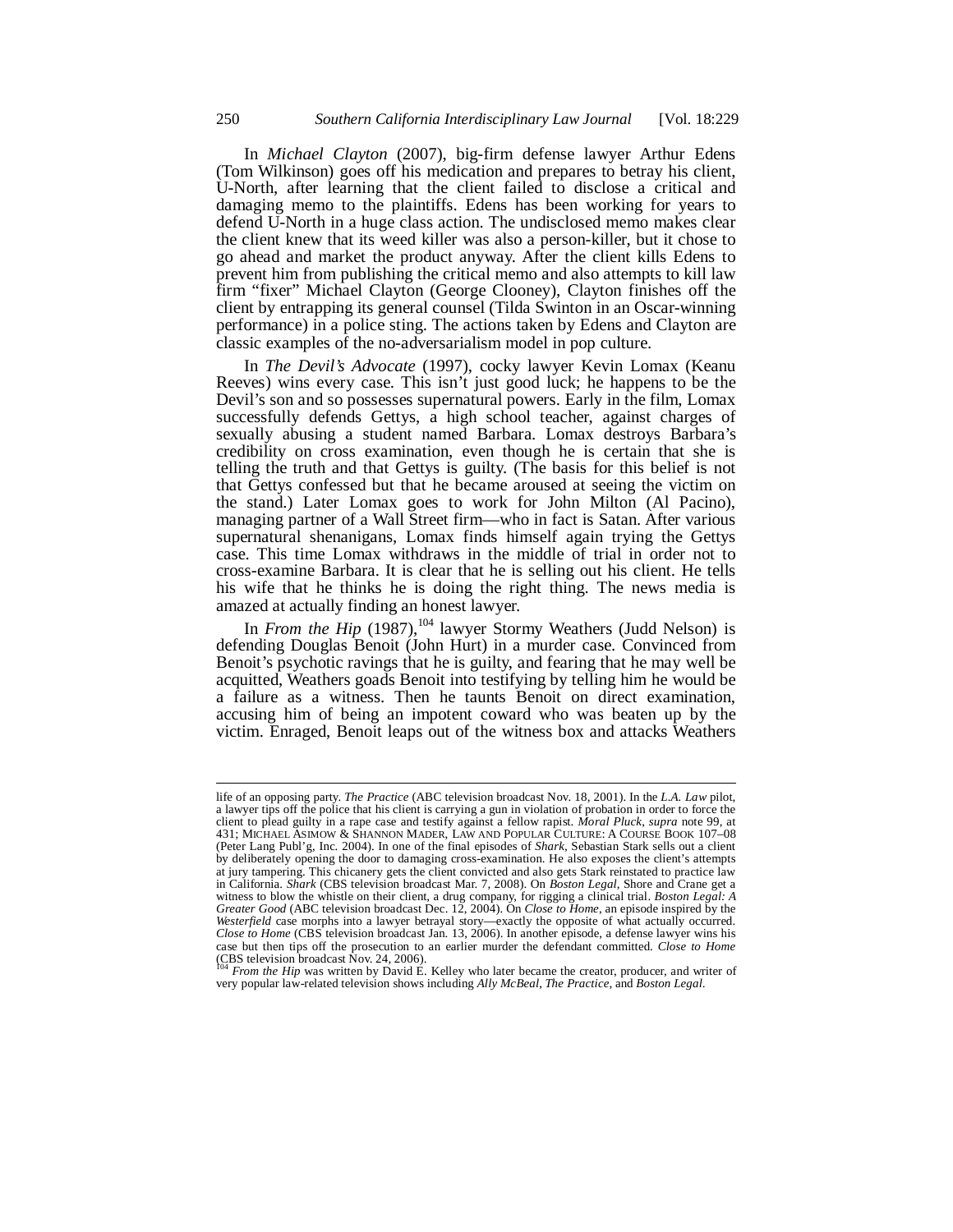with a hammer, barely missing him with a vicious swing. Having glimpsed the real Benoit, the jury convicts him of first degree murder.

*And Justice for All* (1979) is the true classic of this subgenre. Conscientious defense lawyer Arthur Kirkland (Al Pacino) is forced to defend his worst enemy, Judge Henry Fleming (John Forsythe), in a rape case. Although Kirkland at first believes Fleming's denials, Fleming confesses that he is guilty of the rape but has arranged for alibi witnesses to furnish perjured testimony that is certain to get him off. Kirkland's opening statement creates a sensation: he informs the jury that the rape victim isn't lying at all. "The prosecution is not going to get that man today because I'm going to get him. My client, the Honorable Henry T. Fleming, should go right to fucking jail, the son of a bitch is guilty." The courtroom explodes and Kirkland is left to contemplate the rest of his (probably quite brief) career as a practicing lawyer.<sup>105</sup>

#### B. POPULAR CULTURE AS AN ALTERNATIVE UNIVERSE

Most people think of popular culture as disposable trash, to be quickly consumed and as quickly forgotten—and, of course, much of it is. Nevertheless, those who work in the field of popular culture studies believe it is important to take pop culture seriously.

First, popular culture serves as a mirror of what people actually believe, or at least what the makers of pop culture believe that they believe. Of course, the mirror is distorted, given the biases of filmmakers and their need to entertain people and turn a profit. Still, pop culture products often furnish tantalizing clues about public attitudes and beliefs. Looked at in this way, these lawyer-betrayal films and television shows suggest that people expect good lawyers to look out for the public interest ahead of their clients. Most people do not understand or agree with the lawyer's view that justice is a procedural concept consisting of adversarial combat and due process. Instead, they believe that justice involves a search for the truth.<sup>106</sup> A good lawyer should always work to find the truth and achieve substantive justice for all concerned, even when the lawyer must sacrifice the interest of an evil client to do so. Of course, most lawyers reject the idea that their job is to assist in revealing the truth about past events, but lawyers should understand that the public doesn't see it that way.

Second, pop culture serves as a powerful teacher, instructing millions of consumers about what lawyers do and how legal institutions function.<sup>107</sup>

<sup>105</sup> In both *The Devil's Advocate* and *And Justice for All*, the lawyers' betrayals will not inevitably cause the guilty client to avoid acquittal. The lawyer's misconduct will cause the judge to declare a mistrial and the cases will be retried. The mistrial will not trigger double jeopardy protection because of the "manifest needs" of justice. *See* JOSHUA DRESSLER, UNDERSTANDING CRIMINAL PROCEDURE ch. 14 (LexisNexis 4th ed. 2005). Thus the lawyers' actions in these films must be considered deeds of conscience rather than effective tactics to insure conviction of guilty clients.

<sup>&</sup>lt;sup>106</sup> See Asimow, *Popular Culture and the Adversary System*, *supra* note 31, at 676–79 (explaining the public's approval of the adversary system as a mistaken belief that it is designed to ferret out the truth).<br><sup>107</sup> F impact of media products that valorize the adversary system); Michael Asimow, *Bad Lawyers in the Movies*, 24 NOVA L. REV. 533, 553–61 (2000) (discussing impact of "bad lawyer" movies on public opinion of lawyers). Others deal with media effect through the use of reception theory whereby viewers make their own meanings out of the raw materials furnished by the creators of media products. *See,*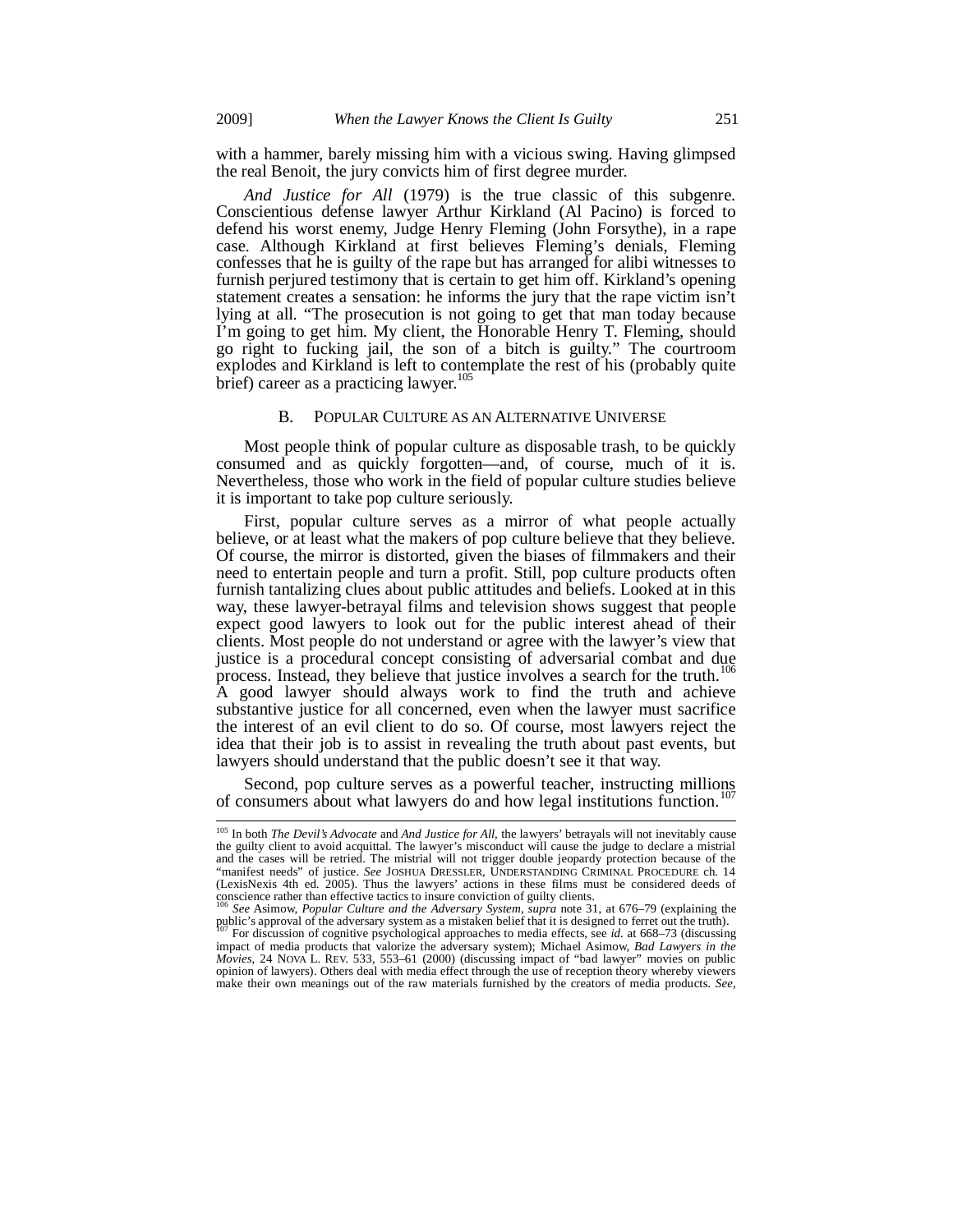For many people, film and television is virtually their only source of information on these subjects and they often fail to take into account that the stories are fictitious. Thus film and television have consistently taught the public that good lawyers should betray client confidences and sell out their own clients in the interest of justice.

Third, popular culture reveals alternative visions of common situations and relationships, including those presented in legal practice—thus surfacing new issues and revealing new perspectives on old ones. For example, pop culture, as well as literature, forces both lawyers and the public to rethink the meaning of justice and the gulf between law and morality. As Austin Sarat and his collaborators argue, "The moving image attunes us to the 'might-have-beens' that have shaped our worlds and the 'might-bes' against which those worlds can be judged and toward which they might be pointed. In so doing film contributes to both greater analytic clarity and political sensitivity in our treatments of law. It opens up largely unexplored areas of inquiry as we chart the movement from law on the books to law in action to law in the image."<sup>108</sup>

Thus the various pop cultural products about defense lawyers who know their civil or criminal clients are factually guilty force lawyers as well as consumers to contemplate a set of philosophically difficult dilemmas. What is the nature of justice—is it substantive or procedural? To whom is the defense lawyer primarily responsible—to the client or to the public? How does the good lawyer behave in the face of such terrible dilemmas? These pop cultural products suggest an alternative to strong and weak adversarialism: no adversarialism at all.<sup>109</sup> This is indeed an alternative universe, one that few have seriously contemplated and that few lawyers would care to inhabit.<sup>110</sup> Presumably a lawyer in the no-adversarial

*e.g.*, LAWRENCE GROSSBERG, ELLEN WARTELLA, D. CHARLES WHITNEY, & J. MACGREGOR WISE, MEDIAMAKING: MASS MEDIA IN A POPULAR CULTURE 253–274 (Sage Publ'ns, Inc. 2d ed. 2006). Still others consider media effects through the prism of "implicit bias" research. *See generally* Jerry Kang, *Trojan Horses of Race*, 118 HARV. L. REV. 1489, 1497–1535 (2005). An extensive discussion of media effects is beyond the scope of this Article.

<sup>&</sup>lt;sup>108</sup> Austin Sarat, Lawrence Douglas, & Martha Merrill Umphrey, *On Film and Law: Broadening the Focus*, *in* LAW ON THE SCREEN 1, 2 (Sarat, Douglas & Umphrey eds., Stanford Univ. Press 2005). The authors refer to these "might-have-beens" as "sideshadows" on the law. *Id. See also* Orit Kamir, *Cinematic Judgment and Jurisprudence: A Woman's Memory, Recovery, and Justice in a Post-Traumatic Society (A Study of Polanski's* Death and the Maiden*)*, *in* LAW ON THE SCREEN, *supra*, at 27, 27–30. According to Kamir, law and film form parallel universes. "Detailed comparison of such parallel structures may expand our understanding of both discourses, as well as the operation of social discourses and institutions at large. Most significant and intriguing of the parallel functions are the many subtle ways each field offers its readers or viewers a seductive invitation to take on a sociocultural persona and become part of an imagined (judging) community, sharing the worldview<br>constituted by the law or the film." *Id.* at 28.<br><sup>109</sup> Felix Graham, one of the lawyers in Trollope's *Orley Farm*, is the le

adversarialism. He declares: "Let every lawyer go into court with a mind resolved to make conspicuous to the light of day that which seems to him to be the truth. A lawyer who does not do that—who does the reverse of that, has in my mind undertaken work which is unfit for a gentleman and impossible for an honest man." ORLEY FARM, *supra* note 23, at vol. I, p. 179. Thus Graham refuses to discredit a truthful witness in the criminal trial of Lady Mason. *Id.* at vol. II, pp. 288–89. The strong adversarial lawyers on Lady Mason's defense team regard Graham with undisguised contempt.

<sup>&</sup>lt;sup>110</sup> But see Sara Rimer, *Lawyer Sabotaged Case of a Client on Death Row*, N.Y. TIMES, Nov. 24, 2000, at A37. Rimer's story concerns North Carolina lawyer David Smith who deliberately missed a deadline to file an appeal to the death sentence of his client Russell Tucker. After meeting with his client, Smith decided that Tucker should be executed.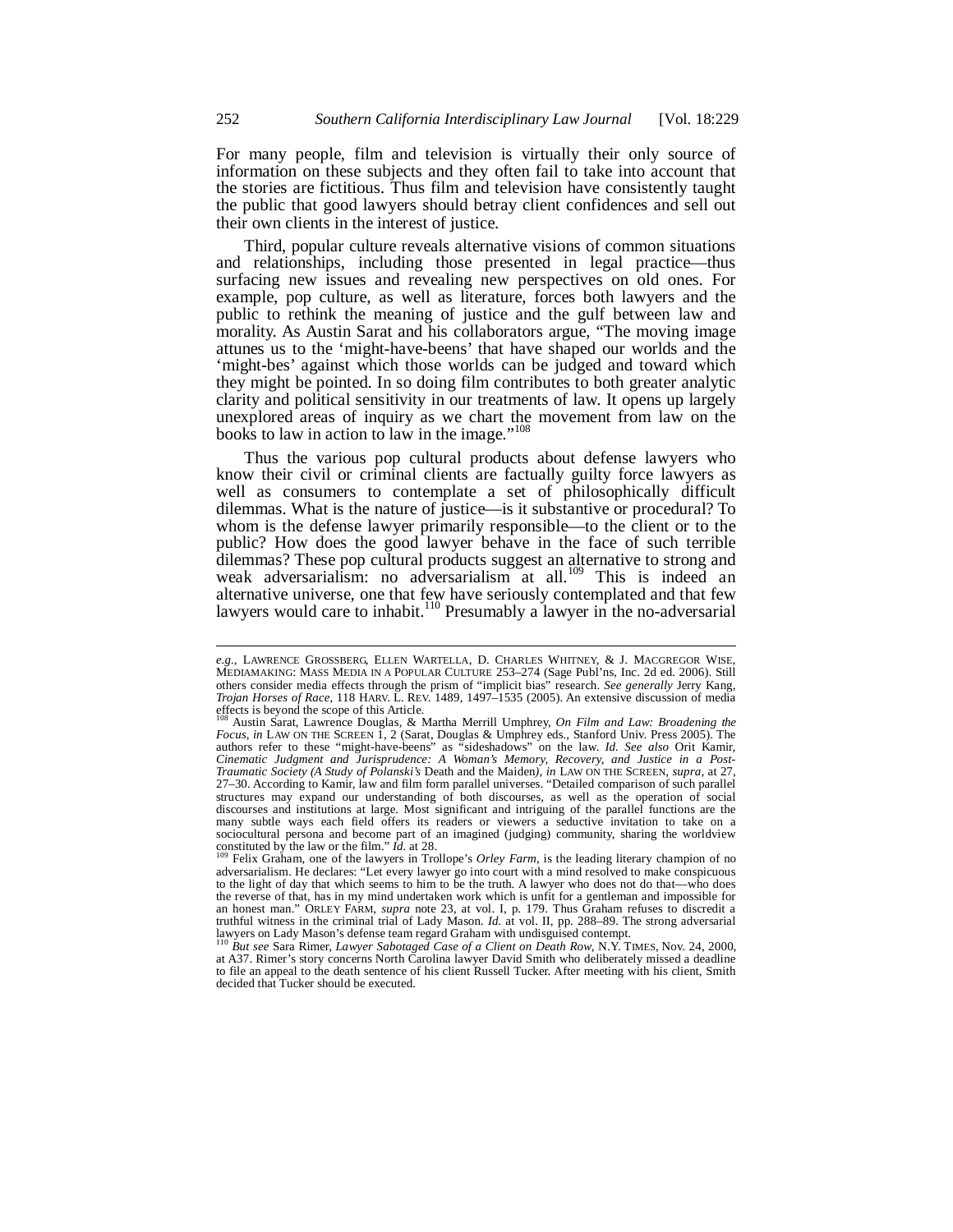universe would do whatever it takes to assure appropriate punishment of a client who the lawyer is certain is factually guilty. For example, such a lawyer would not seek to discredit the prosecution's case by establishing a reasonable doubt defense. In any system of justice worthy of the name adversarial or inquisitorial—there can be no normative justification for lawyer betrayal. Such action breaches the lawyer's fiduciary duty of loyalty to the client and should never be tolerated.

#### V. LITERARY PERSPECTIVES ON ADVERSARIALISM

Great literature offers numerous intriguing perspectives on the dilemmas raised by representation of guilty or evil clients. It questions whether a lawyer can hope to know if a client is truthful and also casts doubt on whether weak adversarialists can serve their client effectively.

## A. CAN LAWYERS RELY ON A CLIENT CONFESSION?

Discussions of the guilty-client dilemma must first confront a threshold question of epistemology: can a lawyer ever really "know" with sufficient certainty that the client is guilty? Defense lawyers often suspect their clients are factually guilty, but they systematically avoid "knowing for sure."<sup>111</sup> Even if the client has confessed to his lawyer, as Courvoisier did to Phillips or as Westerfield did to Feldman, the client might be protecting someone else, trying to facilitate a plea bargain, or be just plain deranged. Many ethicists have cautioned lawyers not to accept a client confession at face value.

From Victor Hugo<sup>113</sup> to Albert Camus<sup>114</sup> and William Faulkner,<sup>115</sup> literature has closely observed the way lawyers discover "truth," particularly in the charged arena of criminal investigations. Literary lawyers and judges consistently do a poor job of determining whether the accused actually committed the crime.<sup>116</sup> False confessions, as well as

<sup>&</sup>lt;sup>111</sup> See supra text accompanying note 41.

<sup>&</sup>lt;sup>112</sup> See RHODE & LUBAN, *supra* note 11, at 330–31. Some ethicists argue that defense lawyers can know the truth with sufficient certainty, particularly if the defendant has confessed and counsel's investigation supports the confession. *See* Simon, *Ethics of Criminal Defense*, *supra* note 32, at 1706; Lefstein, *supra*  note 45, at 527–33; Subin, *supra* note 79, at 141–43. Monroe Freedman contends that lawyers are often quite certain that a client is factually guilty. FREEDMAN, LAWYERS' ETHICS, *supra* note 74, at 51–59. Others argue that the lawyer should never conclude that the client is factually guilty of the crime,

regardless of the client's confession. *See, e.g.*, Silver, *supra* note 45, at 379–91.<br><sup>113</sup> *See* VICTOR HUGO, LE DERNIER JOUR D'UN CONDAMNÉ [The Last Day of a Condemned Man] (1829); LES MISERABLES (1861); HISTOIRE D'UN

<sup>115</sup> See ALBERT CAMUS, L'ETRANGER [The Stranger] (1942); LA CHUTE [The Fall] (1956).<br><sup>115</sup> See ALBERT CAMUS, L'ETRANGER [The Stranger] (1942); LA CHUTE [The Fall] (1956).<br><sup>115</sup> See WILLIAM FAULKNER, INTRUDER IN THE DUST (19

<sup>(1931).&</sup>lt;br><sup>116</sup> For analyses of Camus's representation of legal epistemology, see RICHARD H. WEISBERG, THE

FAILURE OF THE WORD: THE PROTAGONIST AS LAWYER IN MODERN FICTION 5 (Yale Univ. Press 1984). *See also* W. WOLFGANG HOLDHEIM, DER JUSTIZIRRTUM ALS LITERARISCHE PROBLEMATIK [Judicial Error as a Literary Thematic] *passim* (de Gruyter 1969). For analyses of Faulkner in this regard, see JAY WATSON, FORENSIC FICTIONS: THE LAWYER FIGURE IN FAULKNER (Univ. of Ga. Press 1993); Rob Atkinson, *Liberating Lawyers: Divergent Parallels in* Intruder in the Dust *and* To Kill a Mockingbird, 49 DUKE L.J. 601 (1999); Richard Weisberg, *The Quest for Silence: Faulkner's Lawyer in a Comparative Setting*, 4 MISS. C. L. REV. 193 (1984).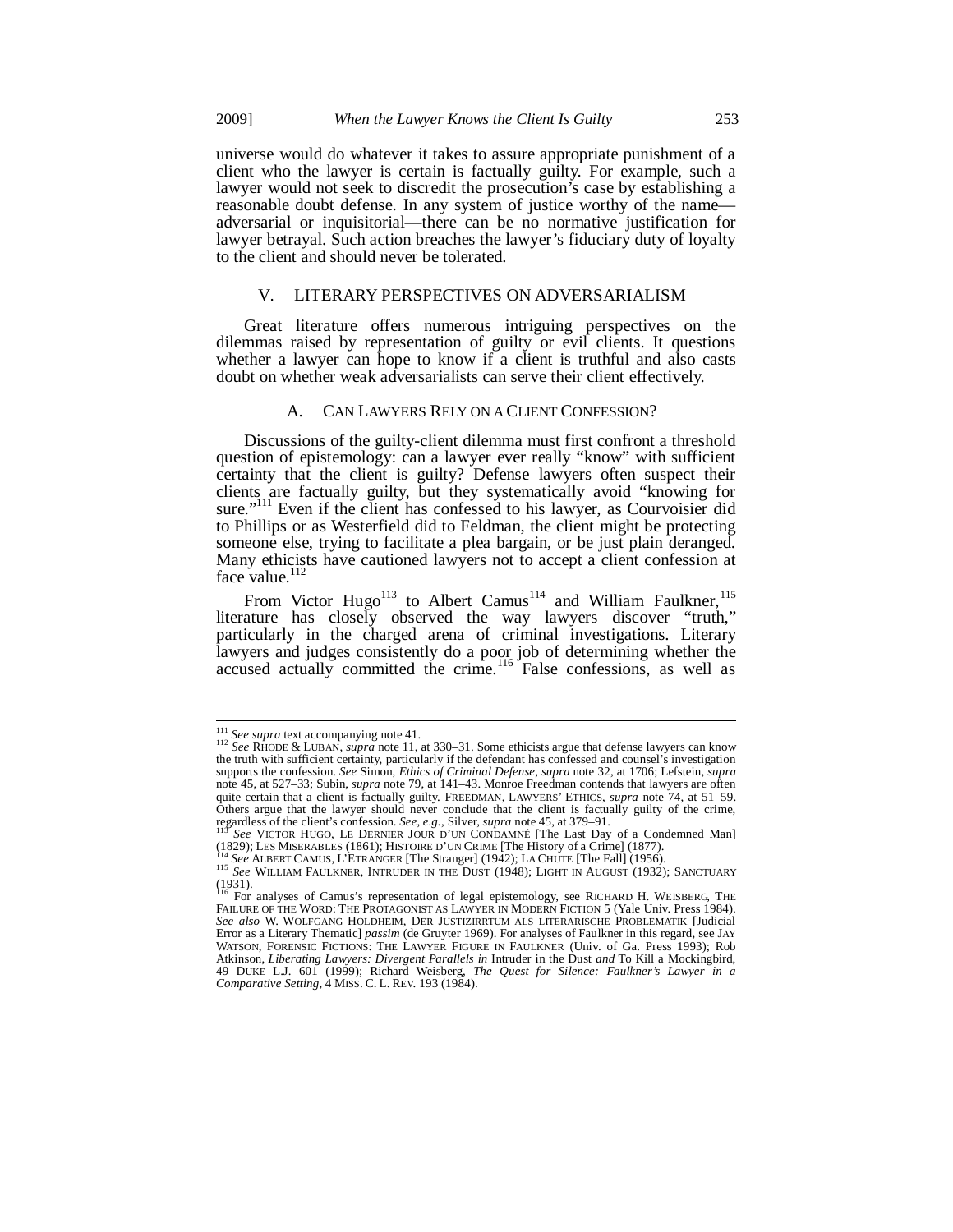incorrectly evaluated motives and poorly understood personalities, all play a role in literary trials that reach the wrong result.

In Dostoevski's *Crime and Punishment*, 117 the reader knows that Raskolnikov has killed two women, one of them with malice aforethought. Yet, as the novel progresses, others confess to the crimes. It takes Dostoevski's brilliant examining judge, Porfiry Petrovich, to uncover Raskolnikov's true guilt. After a fascinating game of cat-and-mouse, the lawyer catches his prey and sends him off to Siberia, not before permitting a beneficent lie about Raskolnikov's motives to prevail in court and limit the latter's punishment.

In Dostoevski's final masterpiece, *The Brothers Karamazov*, 118 Dmitri Karamazov is accused of the brutal killing of his own father. This time, the character's guilt or innocence is not transparent. For the prosecutor, every piece of evidence—and indeed Dmitri's own statements, which fall just short of a confession—points to his guilt. For the reader who has come to know him fully, these faults would make him at worst "a scoundrel," but not a thief and certainly not a murderer. The law, however, sees things differently. Capitalizing on Dmitri's every negative self-assessment including especially his feelings about his father, who was courting the woman he adored—the prosecutor paints a word-picture that inexorably seals Dmitri's guilt.

Fetyukovich, the brilliant defense lawyer, seems eminently up to the task of debunking an apparently airtight—but ultimately false prosecutorial portrait. As Fetyukovich puts it in his closing argument to the jury, "[T]here is an overwhelming chain of evidence against the prisoner, but not one fact will stand criticism, if examined separately."<sup>119</sup>

Fetyukovitch discerns the web of resentments that have led to a false overall picture of his client. Above all, he sees that the prosecutor has been "weaving a romance" about Dmitri,<sup>120</sup> a piece of artistry that serves only an adversarial and not a truth function. Unfortunately for Dmitri, Fetyukovich makes a strategic blunder in his closing argument. After an extended demolition of the prosecutor's powerful circumstantial case, Fetyukovich seems to betray his own uncertainty by arguing in the alternative that if Dmitri killed his father, he did so accidentally or in a fit of insane impulse. Nevertheless, he contends that the jury should acquit the client because of mitigating circumstances*.* This tactic fails miserably; the prosecutor ridicules it and the jury convicts Dmitri after only an hour's deliberation. In all likelihood, however, the force of the case against Dmitri was so great that nothing Fetyukovich could have said would have made any difference.

į

<sup>&</sup>lt;sup>117</sup> FYODOR DOSTOEVSKI, CRIME AND PUNISHMENT (George Gibian ed., W.W. Norton & Co., Inc. 3d ed. 1989).<br><sup>118</sup> FYODOR DOSTOEVSKI, THE BROTHERS KARAMAZOV (Constance Garnett trans., Manuel Komroff

ed., New Am. Library, Inc. 1957).

 $119 \overline{10}$  *Id.* at 657. <sup>120</sup> "[O]f all the mass of facts heaped up by the prosecution against the prisoner, there is not a single one that is certain and irrefutable." *Id.* at 671. Ippolit Kirollivich, the prosecutor, responds to this assertion in his closing argument. *Id.* at 678.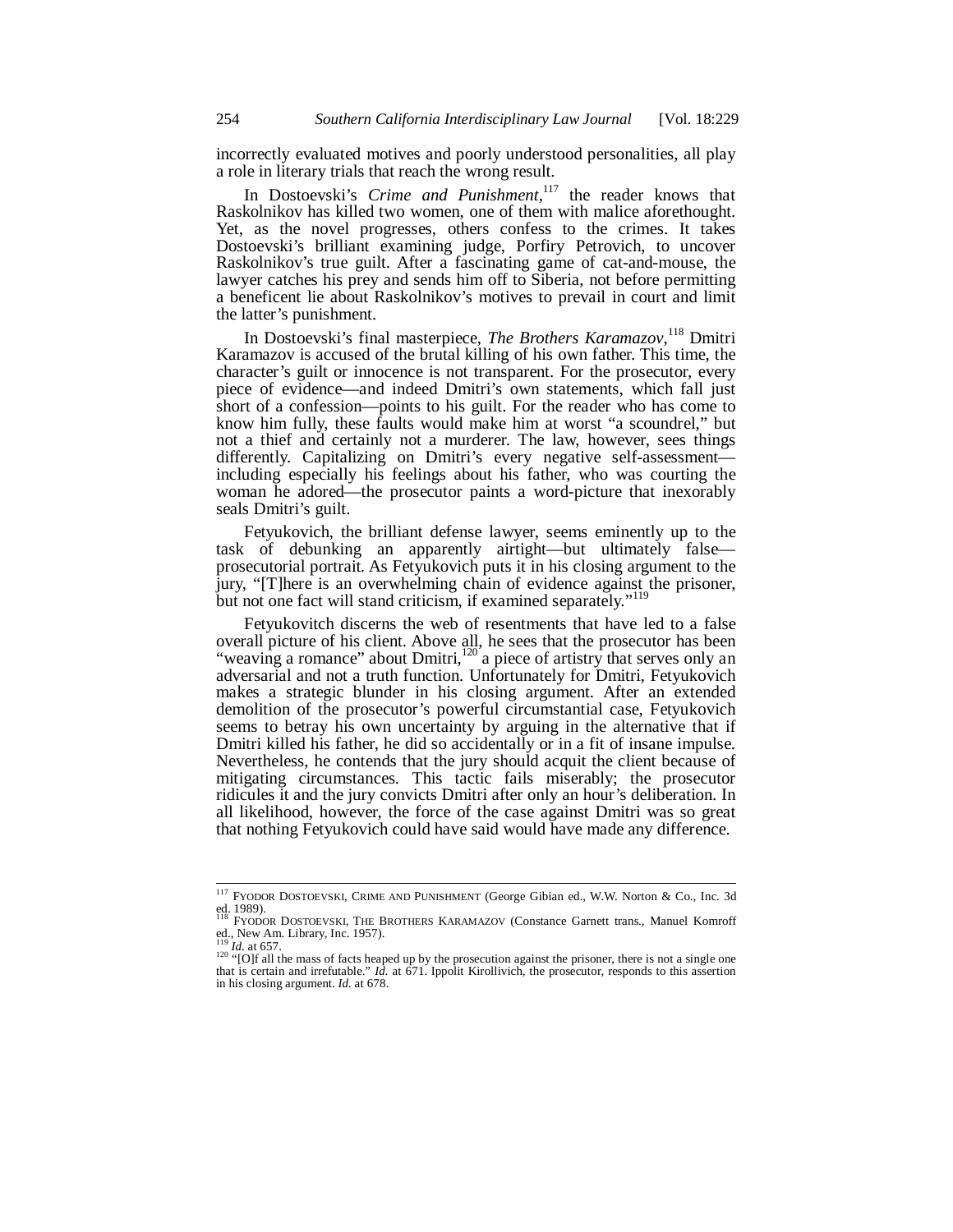Both lawyers miss the point about Dmitri. They paint opposite pictures of him, both of which are false and both of which ultimately depict a guilty man. The result is a ghastly judicial error. The law's inability to be certain, its shaky attitude about self-incrimination, its artistic proclivity to construct conflicting stories out of the same factual material—all of this Dostoevski brilliantly conveys in two of his late novels. They stand as object lessons for lawyers.<sup>121</sup>

Still, there are times when defense attorneys know beyond any doubt that their clients are factually guilty. At that point, they confront the same nightmare scenario faced by Charles Phillips and Steven Feldman.<sup>1</sup>

### B. STRONG VERSUS WEAK ADVERSARIALISM IN LITERATURE

Most mainstream fictional narratives about lawyers distinguish the "decent human being" from the effective lawyer, reflecting the broad Dickensian satire present in our literary tradition through the ages.<sup>123</sup> The introduction to Mellinkoff's *The Conscience of a Lawyer*<sup>124</sup> reminds us of stories told for a millenium that lampoon the character and greediness of lawyers. An anonymous 14th century story, "The Vision of Piers the Ploughman," says, "[Y]ou could sooner measure the mist on the Malvern Hills than get a sound out of them without first producing some cash!"<sup>125</sup>

In literature, decent human beings are generally weak or inept adversarialists. They lose their cases (like Atticus Finch<sup>126</sup> or Faulkner's Horace Benbow<sup>127</sup>) or never manage to get any clients at all (Pudd'nhead Wilson<sup>128</sup>). Some lose their lives in the pursuit of justice (*A Man for All Seasons*; 129 Malamud's Bibikov in *The Fixer*130). Only strongly adversarial scoundrels do well in the practice of law, at least according to fiction's one thousand year account.

 $121$  Consider the penalty phase in the trial of convicted  $9/11$  conspirator Zacharias Moussaoui. Moussaoui's lawyers declined to credit his public confession. How did they know he might be lying when he declared in open court that he was a key player in the events of 9/11? They reversed the question, as most defense counsel would: *how could they know he was telling the truth?* Just days after the sentencing, Moussaoui turned around and asked for a completely new trial, stating that he had lied about his guilt. *See Zacarias Moussaoui*, WIKIPEDIA*,* http://en.wikipedia.org/wiki/Zacarias\_Moussaoui (last visited Feb. 15, 2009). Similarly, John Mark Karr's highly publicized confession to murdering JonBenet Ramsay turned out to be entirely bogus. *See John Mark Karr*, WIKIPEDIA, http://en.wikipedia.org/wiki/John\_Mark\_Karr (last visited Feb. 3, 2009). *See also* O. JOHN ROGGE, WHY MEN CONFESS (Thomas Nelson  $\&$  Sons 1959). In a series of episodes in the second season of the television drama *Murder One*, lawyer Jimmie Wyler disbelieves client Sharon Rooney's confession to him that she killed the governor (with whom she had been having an affair). In fact, Rooney's confession was false and Wyler correctly mounted a strong defense that included Rooney's truthful testimony denying her guilt. When she confessed to Wyler, Rooney was deeply depressed and felt guilty about all of her actions including her infidelity and securing an abortion of the governor's child, but she was not guilty of the murder.<br> $^{122}$  See supra Part I.

<sup>123</sup> *See RICHARD WEISBERG, POETHICS: AND OTHER STRATEGIES OF LAW AND LITERATURE* (Columbia Univ. Press 1992).<br><sup>124</sup> *See MELLINKOFF, supra* note 1, at 1–15.<br><sup>125</sup> *Id.* at 11.<br><sup>126</sup> *See HARPER LEE, TO KILLA MOCKINGBIRD* (J. B. Lippincott Co. 1960).

<sup>127</sup> Benbow's weakest professional moments occur in WILLIAM FAULKNER, SANCTUARY (1931).<br><sup>127</sup> Benbow's weakest professional moments occur in WILLIAM FAULKNER, SANCTUARY (1931).<br><sup>128</sup> See MARK TWAIN, PUDD'NHEAD WILSON (Sidne 2005) (1894).<br><sup>129</sup> See ROBERT BOLT, A MAN FOR ALL SEASONS (1966).

<sup>&</sup>lt;sup>130</sup> See BERNARD MALAMUD, THE FIXER (Farrar, Straus & Giroux 2004) (1966).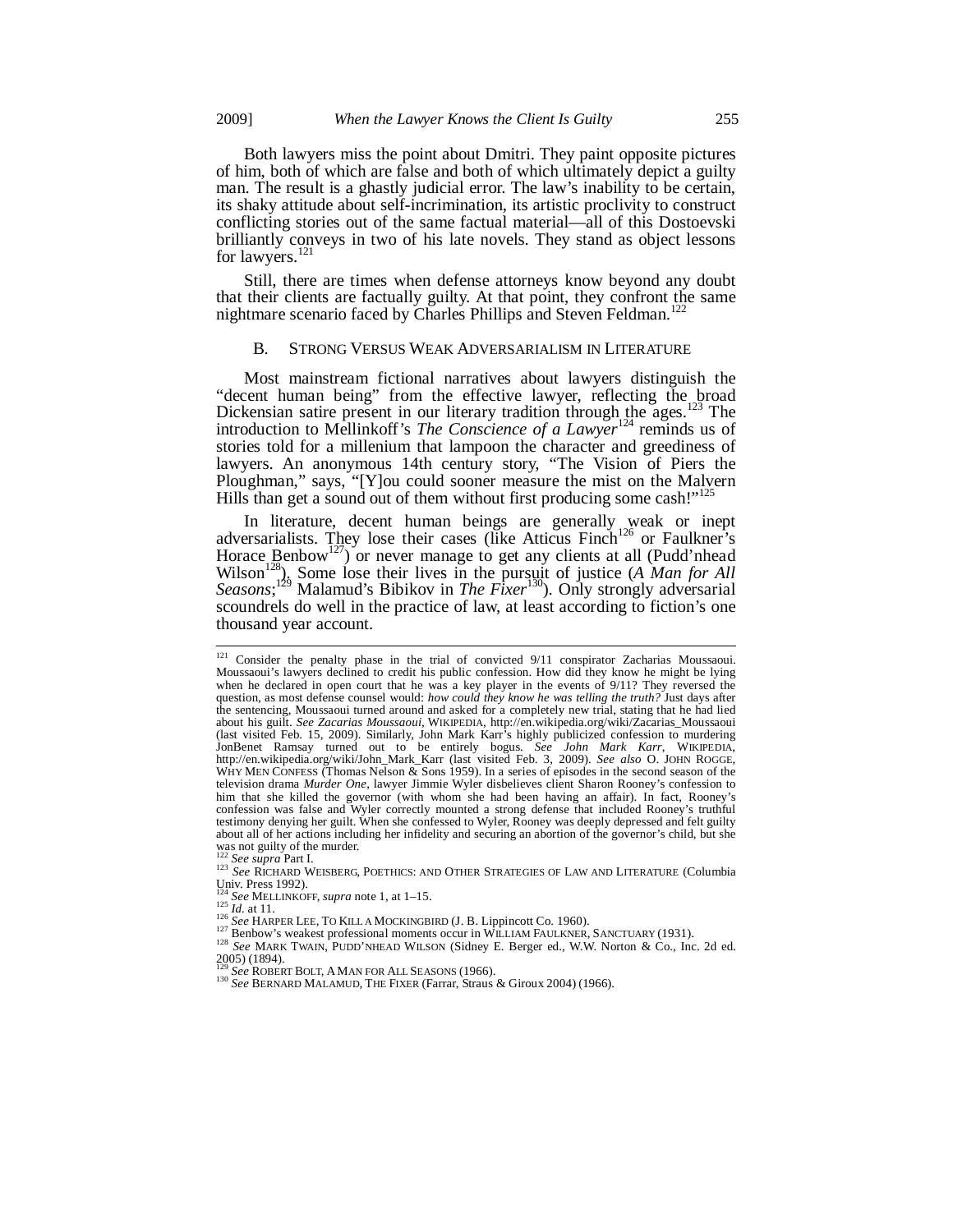In general, strong literary adversarialism implies distortion of truth, protection of clients' interest with clever language, and concealment of relevant information. The interesting thing about literature, however, is that most legal stories that end with the victory of falsehood carry within them the key for the reader to unlock the actual truth that one lawyer or another might have and should have propounded.<sup>131</sup>

Stories about the law—unlike either the lawyers within those stories $^{132}$ or the events real lawyers need to sort out—are always truth-revealing.<sup>133</sup> The problem is neither the absence of truth-availability nor the basic dishonesty of lawyers; instead, most significant law stories reveal a weakness of perception in the individual lawyer charged with either prosecuting or defending the accused individual. The fault, in other words, is not with the "system;" it is with the people who manage it. The adversarial system can produce truthful outcomes while protecting the individual's rights against the government. Literature shows that breakdowns occur because of corruption or weakness within the lawyer.

Thus Fetyukovitch missed the point about Dmitri Karamazov and confused the jury with his nihilistic closing argument.<sup>134</sup> In *To Kill a Mockingbird*, Atticus Finch overlooked numerous tactical moves that might conceivably have saved the life of Tom Robinson.<sup>135</sup> Horace Benbow lacked the forensic and rhetorical skills to prevail in Faulkner's *Sanctuary*. In *Intruder in the Dust*, Faulkner's favorite lawyer, Gavin Stevens, possessed the skills but not the humanity. Put these two fictional lawyers together, with Benbow's humane sensitivity linked to Stevens' skills, and you would have an ideal strong adversarialist.

Literature strongly supports the adversarial process, but finds scoundrels defending the corrupt and the guilty while their humane colleagues are insufficiently good at their trade to protect the innocent. However, there are glimpses of strong adversarialists capable of working towards just outcomes that reflect the truth. Within the same period that brought forth Dickens's rogues' gallery of lawyers, Anthony Trollope offered us some epistemologically sound lawyers in *Orley Farm*, 136 and Honoré de Balzac suggested a minority view from his *Comedie Humaine* in his character of the skillful truth-teller, Derville.<sup>137</sup>

į

<sup>&</sup>lt;sup>131</sup> See THE FAILURE OF THE WORD, *supra* note 116, at 6–7, 63–64, 133–39.<br><sup>132</sup> See id. at pt. II (The Failure of the Christian Narrative Vision: Dostoevski's Legal Novels).<br><sup>133</sup> For an analysis of the "tripartite stru

and privileged above the distortions brought on by lawyers, see Richard Weisberg, *Law in and as Literature: Self-Generated Meaning in the "Procedural Novel"*, *in* THE COMPARATIVE PERSPECTIVE ON LITERATURE: APPROACHES TO THEORY AND PRACTICE 224, 224–32 (Clayton Koelb & Susan Noakes eds., Cornell Univ. Press 1988).<br>
<sup>134</sup> See supra text accompanying notes 118–120.

<sup>134</sup> *See supra* text accompanying notes 118–120. 135 *See* ASIMOW & MADER, *supra* note 103, at 43–44 (listing various tactical moves that Finch should have attempted). <sup>136</sup> *See supra* note 23. Mr. Chaffanbras, the unashamed strong adversarialist in *Orley Farm*, delivers a

not-guilty verdict for an innocent man in another Trollope novel. *See* ANTHONY TROLLOPE, PHINEAS REDUX (Oxford Univ. Press 1973) (1874).

Derville appears throughout Balzac's novels and has been discussed favorably by American legal scholars in recent years. *See, e.g.*, Daniel J. Kornstein, *He Knew More: Balzac and the Law*, 21 PACE L. REV 1, 35 (2000); Richard Weisberg, *Droit et Littérature aux États-Unis et en France. Une Première Approche*, *in* IMAGINER LA LOI: LE DROIT DANS LA LITTÉRATURE 19 (Antoine Garapon & Denis Salas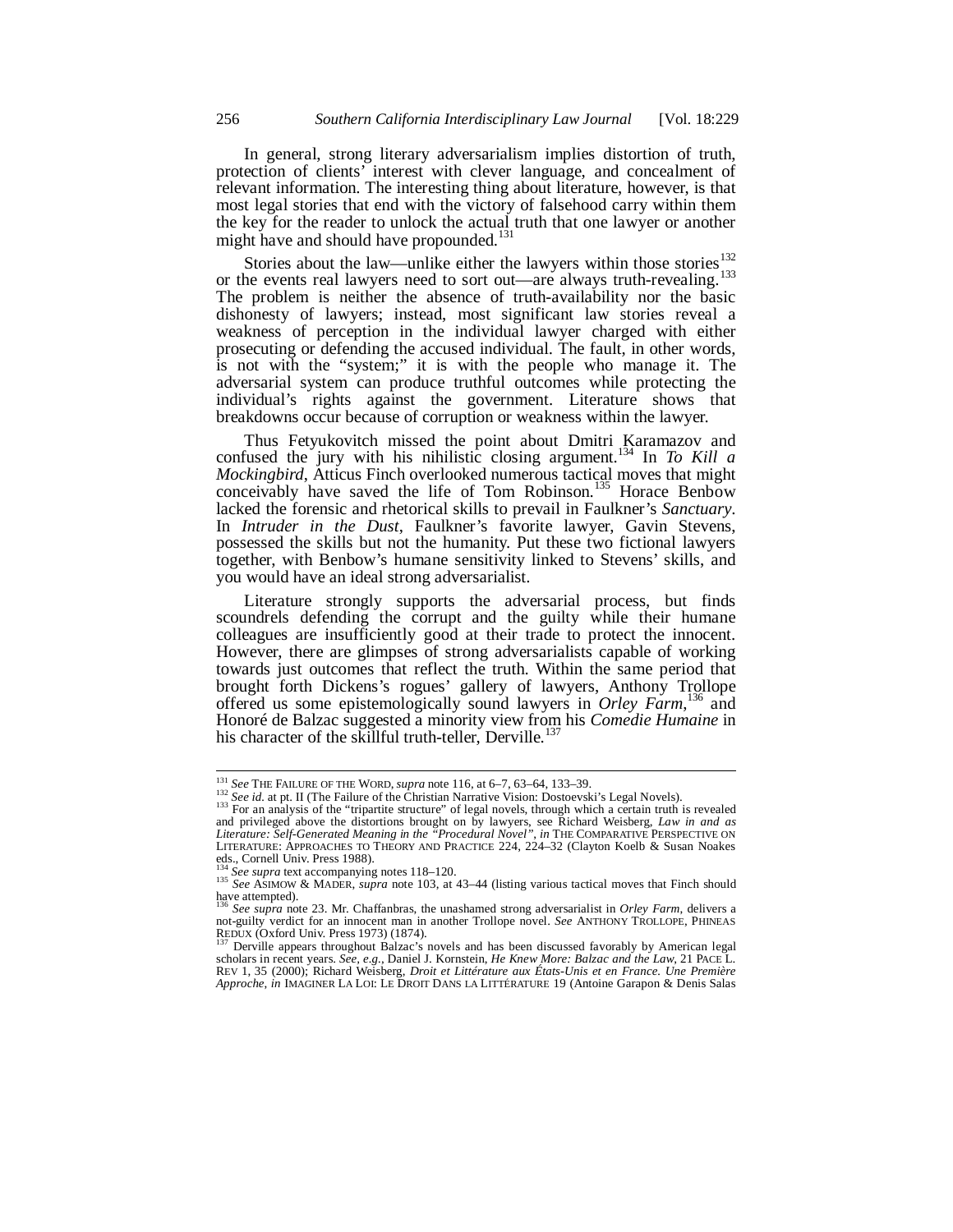Sometimes, the successful pursuit of justice is performed by the hard work of women, and not all of them are actually lawyers, although they play a legal role in the stories. Pallas Athena in *The Oresteia* creates the jury system and achieves a just result for Orestes.138 In *The Merchant of Venice*, Shakespeare's Portia must appear as a man to resolve the crisis caused by Shylock and Antonio's pound of flesh bond. Remarkably she saves the day for the latter without totally destroying the dignity of the Jew or his strongly ethical system.<sup>139</sup> Susan Glaspell represents the out-of-court strong adversarialism of two women who ethically arrange for the exoneration of an abused neighbor in "A Jury of Her Peers."<sup>140</sup> Most of the mainstream professionals, however, remain starkly dichotomized as either good people *or* successful lawyers.

#### VI. CONCLUSION

Legal ethicists have spilled a great deal of ink struggling with the problem of what a defense lawyer should do when the client has confessed guilt but insists on an all-out defense. Many ethicists, led by Monroe Freedman, take the strong adversarial position: you should defend such clients zealously as if you did not know they were guilty. Other ethicists take the weak adversarial position: you must take account of your knowledge that the client is guilty when you make tactical trial decisions. The Model Rules and the Standards for Criminal Justice are sometimes strong, sometimes weak.

This Article straddles the two views by calling for ethical discretion that allows lawyers to act in accordance with their views of justice. Under that approach, you may do less than your best in defending a client you know to be guilty or you may conduct an all-out defense—even introducing the client's perjured direct testimony. In *Courvoisier* and *Westerfield,*  lawyers engaged in strong adversarial tactics and turned themselves into public enemies. We believe a criminal defense lawyer should not be faulted for employing strong adversarial tactics, but we also believe that lawyers should be able to follow the dictates of conscience and—after warning the client—do less than their adversarial best.

This Article intervenes in the ongoing ethical debate by contributing perspectives gleaned from popular culture and from literature. Pop culture teaches us about a third alternative: no adversarialism at all. Under the noadversarial model, a lawyer should betray a guilty client in order to protect the public and prevent a guilty person from going free. By contemplating this rather disturbing alternative universe, lawyers may have occasion to rethink the way in which they have struck a balance between client

eds., Editions Michalon 2007). So Ciceronian was the unity of rhetoric and ethics in Derville that he is cited by legal historians in France as a model (albeit fictional) of the early 19th century Paris bar. *See*

<sup>&</sup>lt;sup>138</sup> See AESCHYLUS, ORESTEIA (David Grene & Richard Lattimore eds., Richard Lattimore trans., Univ. of Chi. Press 1953). See also Paul Gewirtz, *Aeschylus' Law*, 101 HARV. L. REV. 1043 (1988). of Chi. Press 1953). *See also* Paul Gewirtz, *Aeschylus' Law*, 101 HARV. L. REV. 1043 (1988). 139 WEISBERG, POETHICS, *supra* note 123, at 94. *See also* Carrie Menkel-Meadow, *Portia Redux:* 

*Another Look at Gender, Feminism, and Legal Ethics*, 2 VA. J. SOC. POL'Y & L. 75 (1994). 140 Susan Glaspell, *A Jury of Her Peers*, *in* THE BEST AMERICAN MYSTERY STORIES OF THE CENTURY,

*supra* note 65, at 85.